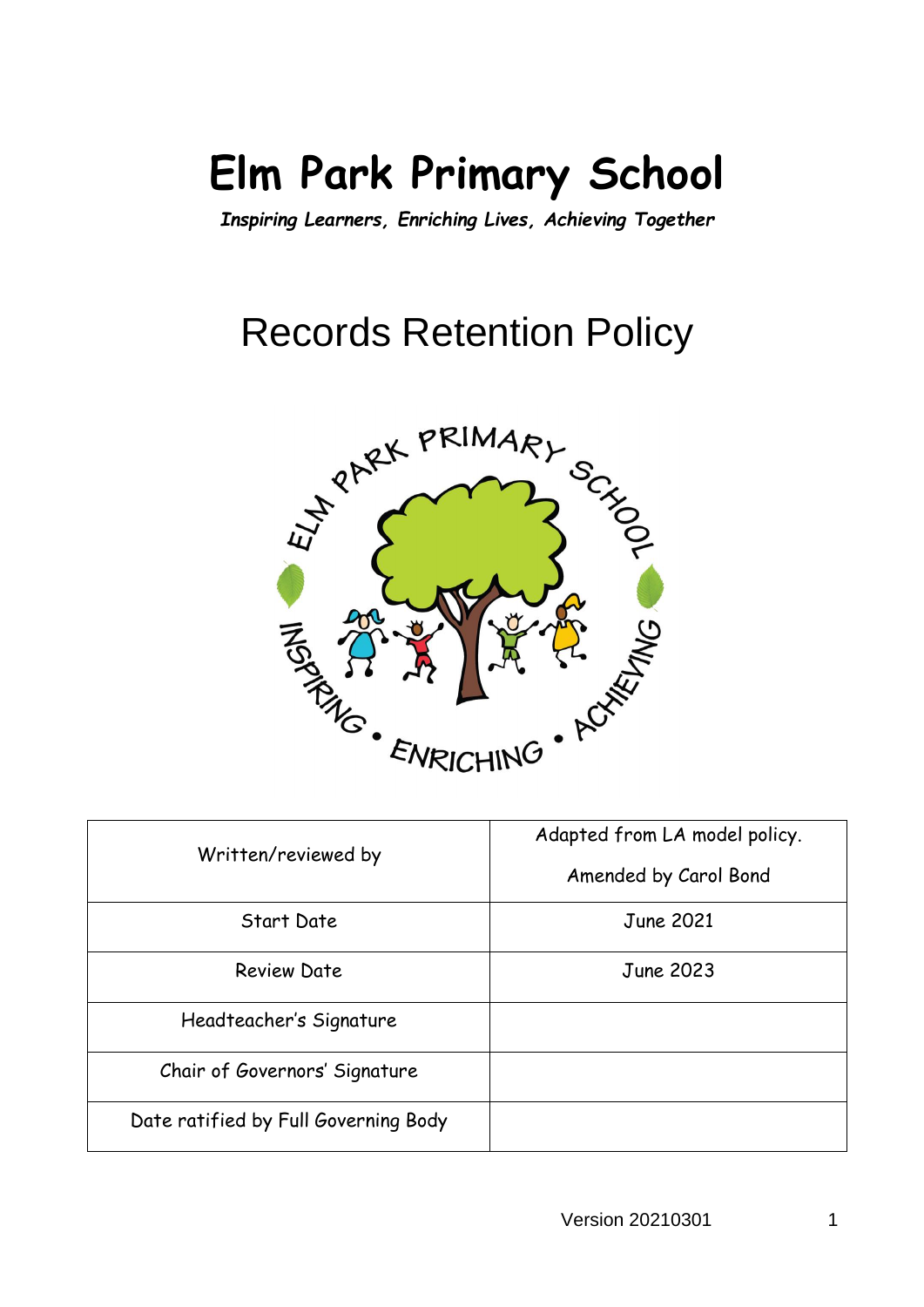## Equality Impact Assessment (EIA) Part 1: EIA Screening

| <b>Policies, Procedures</b><br>or Practices | Date             |  |
|---------------------------------------------|------------------|--|
| EIA CARRIED OUT BY:                         | EIA APPROVED BY: |  |

Groups that may be affected:

| Are there any concerns that the policy could have a<br>different impact on any of the following groups?<br>(please tick the relevant boxes)     | <b>Existing or</b><br>potential adverse<br>impact | Existing or<br>potential for<br>positive impact |
|-------------------------------------------------------------------------------------------------------------------------------------------------|---------------------------------------------------|-------------------------------------------------|
| Age (young people, the elderly: issues surrounding<br>protection and welfare, recruitment, training, pay,<br>promotion)                         |                                                   |                                                 |
| Disability (physical and mental disability, learning<br>difficulties; issues surrounding access to buildings,<br>curriculum and communication). |                                                   |                                                 |
| Gender Reassignment (transsexual)                                                                                                               |                                                   |                                                 |
| Marriage and civil partnership                                                                                                                  |                                                   |                                                 |
| Pregnancy and maternity                                                                                                                         |                                                   |                                                 |
| Racial Groups (consider: language, culture, ethnicity<br>including gypsy/traveller groups and asylum seekers                                    |                                                   |                                                 |
| Religion or belief (practices of worship, religious or<br>cultural observance, including non-belief)                                            |                                                   |                                                 |
| Gender (male, female)                                                                                                                           |                                                   |                                                 |
| Sexual orientation (gay, lesbian, bisexual; actual or<br>perceived)                                                                             |                                                   |                                                 |

Any adverse impacts are explored in a Full Impact Assessment.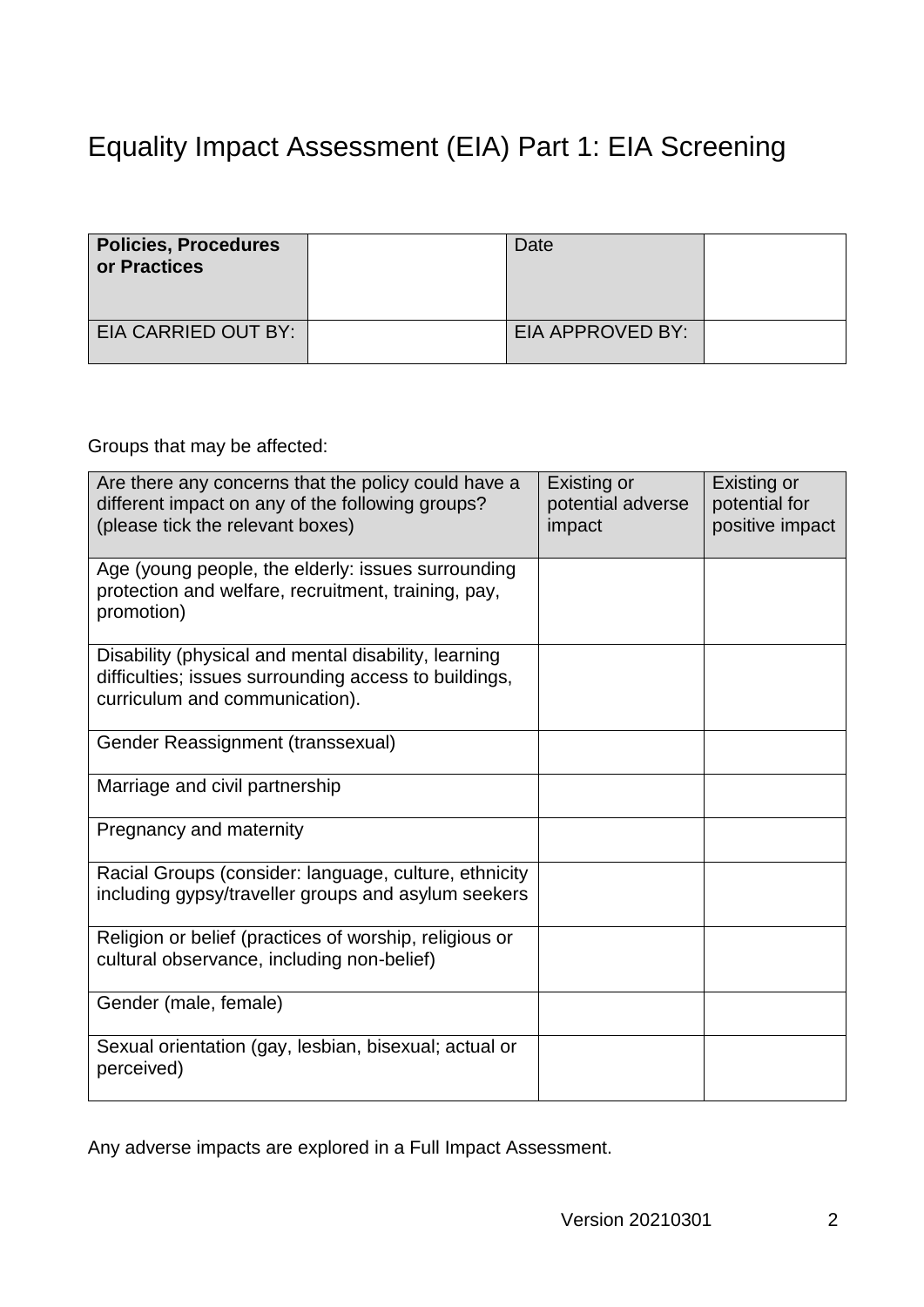Elm Park Primary recognises that by efficiently managing its records, it will be able to comply with its legal and regulatory obligations and to contribute to the effective overall management of the institution. Records provide evidence for protecting the legal rights and interests of the school, and provide evidence for demonstrating performance and accountability. This document provides the policy framework through which this effective management can be achieved and audited. It covers:

- scope;
- responsibilities;
- relationships with existing policies.

## 1. Scope of the policy

This policy applies to all records created, received or maintained by staff of the school in the course of carrying out its functions.

Records are defined as all those documents which facilitate the business carried out by the school and which are thereafter retained (for a set period) to provide evidence of its transactions or activities. These records may be created, received or maintained in hard copy or electronically.

A small percentage of the school's records will be selected for permanent preservation as part of the institution's archives and for historical research. This should be done in liaison with the LA Records Service.

## 2. Responsibilities

The school has a corporate responsibility to maintain its records and record keeping systems in accordance with the regulatory environment. The person with overall responsibility for this policy is the Head teacher.

The person responsible for records management in the school will give guidance for good records management practice and will promote compliance with this policy so that information will be retrieved easily, appropriately and in a timely way. They will also monitor compliance with this policy by surveying at least annually to check if records are stored securely and can be accessed appropriately.

Individual staff and employees must ensure that records for which they are responsible are accurate, and are maintained and disposed of in accordance with the school's records management guidelines.

## 3. Relationship with existing policies

This policy has been drawn up within the context of:

- Data Protection policy:
- Freedom of Information publication scheme;
- and with other legislation or regulations (including audit, equal opportunities and ethics) affecting the school.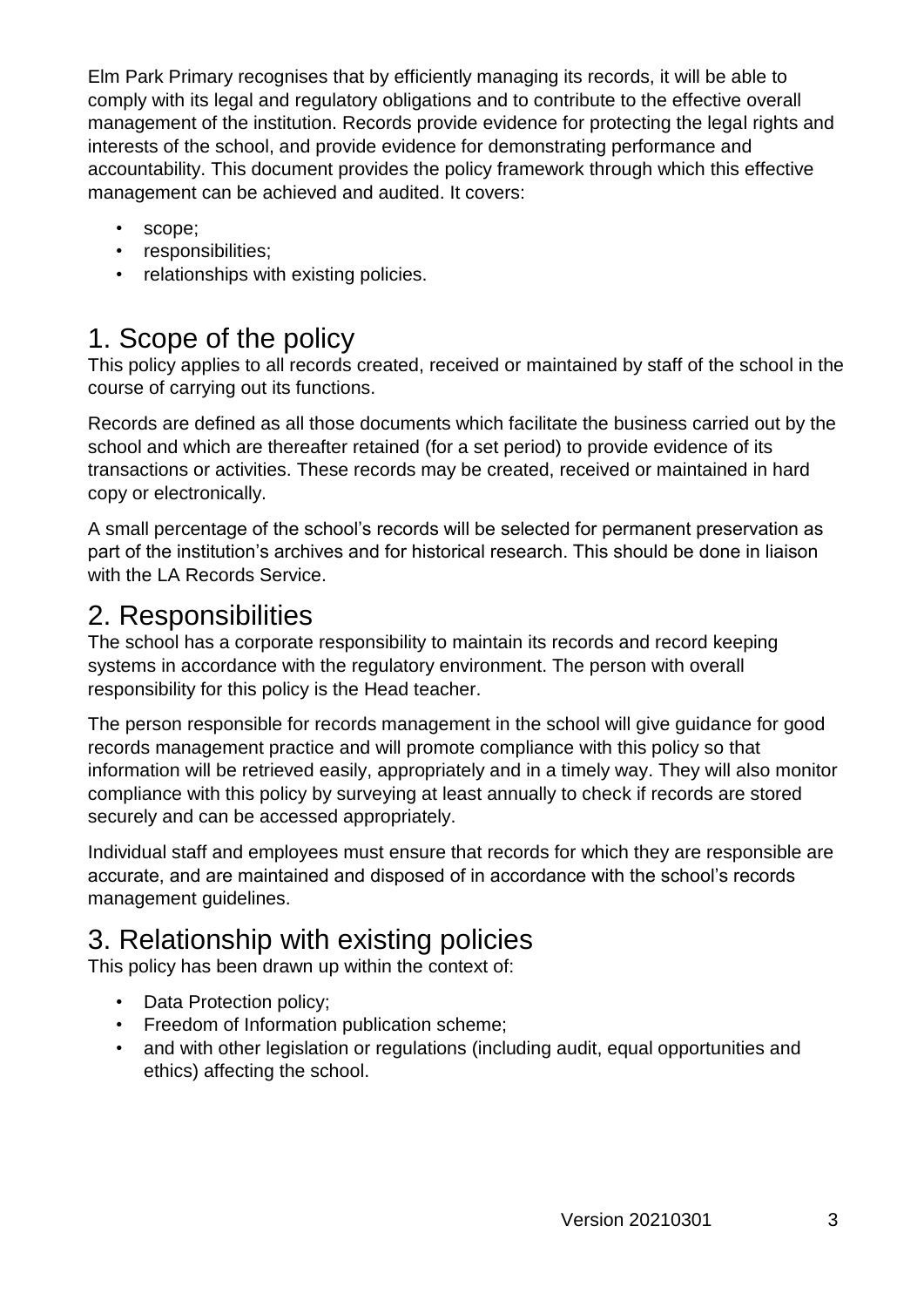## Appendix A

#### Records Retention Policy notes for version 2, March 2021

The Data Protection Act 2018 adopts the UK General Data Protection Regulation (UK GDPR) principle of 'storage limitation', which requires that personal data should be kept for no longer than is necessary for the purpose for which the data are processed. The legislation does not impose specific limits or prescriptions on periods of retention for any data.

The DfEs guidance includes that "data retention is based on justification – if you can justify it, you can keep it". The requirements for data retention as set out through legislation has not significantly changed through GDPR and examples of best practice already exist (for example, the IRMS Schools Toolkit). At present, there isn't a 'sector wide data retention policy' guidance document.

It is difficult to think about data retention at the most detailed level of individual data items – it is the context they are being applied that is relevant. If there is no reasonably practical way to disaggregate the pupil record (e.g. destroying attendance data after 3 years but destroying exam results after 5 years), it is acceptable to destroy all such data after 6 years plus the current academic year. The Limitation Act 1980 provides a reasonable justification for this practice, as the school/trust may need to rely on any component part of a record in defending itself from civil claims. Under the Special Educational Needs and Disability Act 2001, for example, SEN records should be kept for 35 years from date of birth, and due to the ongoing Independent Inquiry into Child Sexual Abuse (IICSA) there are restrictions on destroying pupil or staff records.

As some schools may have made extensive amendments to the retention schedule contained within our original Records Retention Policy and there are no significant changes to the IRMS Schools toolkit, we have made only minor changes here (removing dates, where appropriate so as to refer to the most recent legislation) and indicated these in a summary below.

Our advice would be to adapt our guidance to suit your school situation (if you have not done so already), retain data where it is held securely and review regularly against the changing guidance.

Summary: legislation dates have been removed in the following sections:

1.3.1, 1.3.2, 1.3.3, 1.3.4 and 1.3.6 2.1.4 and 2.1.6, 2.3.1 5.1.4 and 5.1.4 5.2.1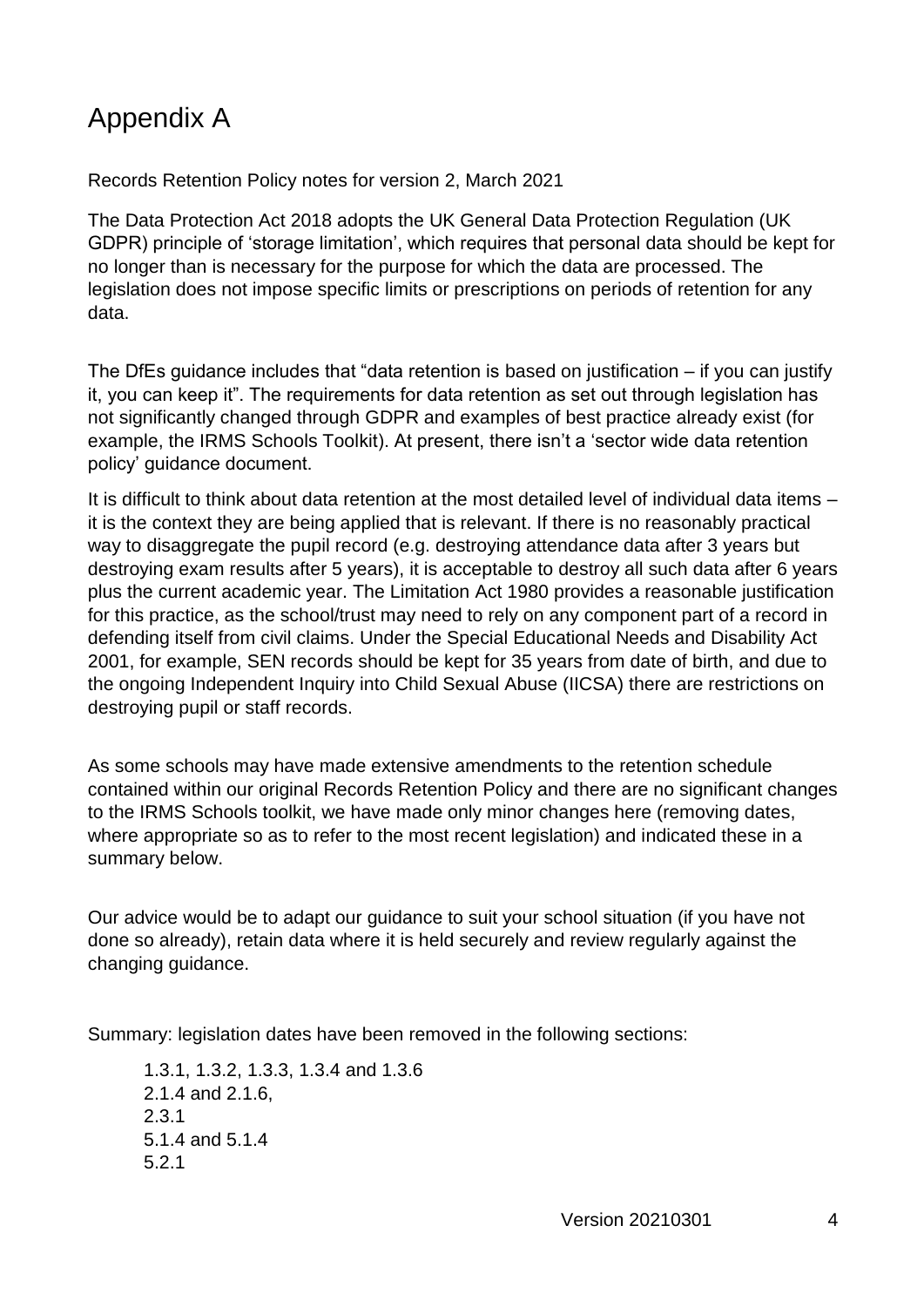#### **1. Management of the School**

This section contains retention periods connected to the general management of the school. This covers the work of the Governing Body, the Head teacher and the senior management team, the admissions process and operational administration

|       | <b>1.1 Governing Body</b>                  |                                                                                                                         |                                       |                                                                                                                                                                    |                                                                                                            |  |  |
|-------|--------------------------------------------|-------------------------------------------------------------------------------------------------------------------------|---------------------------------------|--------------------------------------------------------------------------------------------------------------------------------------------------------------------|------------------------------------------------------------------------------------------------------------|--|--|
|       | <b>Basic file description</b>              | <b>Data</b><br><b>Protection</b><br><b>Issues</b>                                                                       | <b>Statutory</b><br><b>Provisions</b> | <b>Retention Period</b><br>[Operational]                                                                                                                           | Action at the end of<br>the administrative life<br>of the record                                           |  |  |
| 1.1.1 | Agendas for Governing Body<br>meetings     | There may be data<br>protection issues if<br>the meeting is<br>dealing with<br>confidential issues<br>relating to staff |                                       | One copy should be retained with the<br>master set of minutes. All other copies<br>can be disposed of<br><b>PERMANENT</b>                                          | SECURE DISPOSAL <sup>1</sup>                                                                               |  |  |
| 1.1.2 | Minutes of Governing Body<br>meetings      | There may be data<br>protection issues if<br>the meeting is<br>dealing with<br>confidential issues<br>relating to staff |                                       | <b>PERMANENT</b>                                                                                                                                                   |                                                                                                            |  |  |
|       | Principal Set (signed)                     |                                                                                                                         |                                       | PERMANENT                                                                                                                                                          | If the school is unable to store<br>these then they should be<br>offered to the County Archives<br>Service |  |  |
|       | Inspection Copies <sup>2</sup>             |                                                                                                                         |                                       | Date of meeting $+3$ years                                                                                                                                         | If these minutes contain any<br>sensitive, personal information<br>they must be shredded.                  |  |  |
| 1.1.3 | Reports presented to the<br>Governing Body | There may be data<br>protection issues if<br>the report deals with<br>confidential issues<br>relating to staff          |                                       | Reports should be kept for a minimum of<br>6 years. However, if the minutes refer<br>directly to individual reports then the<br>reports should be kept permanently | SECURE DISPOSAL or retain<br>with the signed set of the<br>minutes                                         |  |  |

1 In this context SECURE DISPOSAL should be taken to mean disposal using confidential waste bins, or if the school has the facility, shredding using a cross cut shredder.

2 These are the copies which the clerk to the Governor may wish to retain so that requestors can view all the appropriate information without the clerk needing to print off and collate redacted copies of the minutes each time a request is made.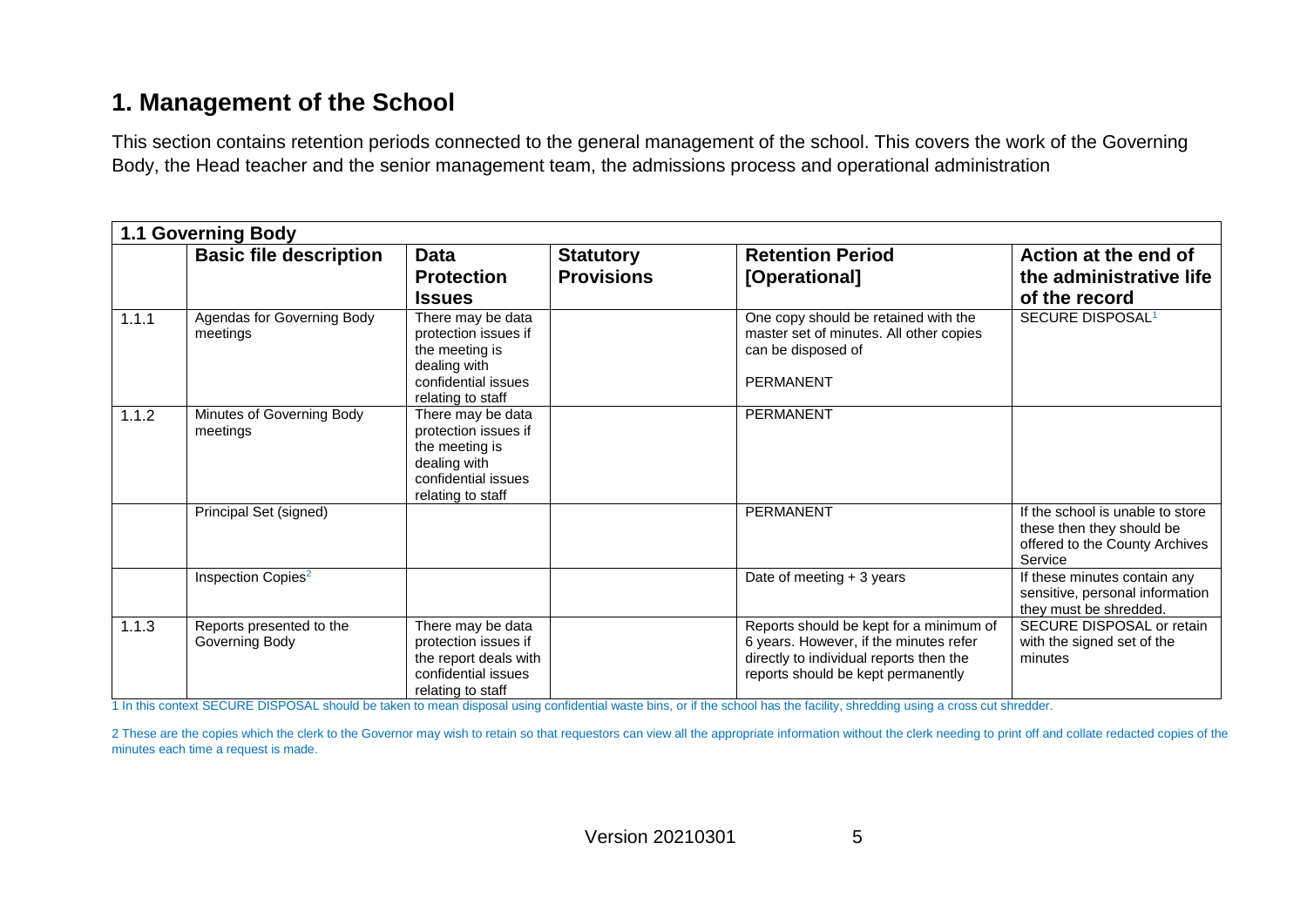|        | <b>1.1 Governing Body</b>                                                                                                   |                                                   |                                       |                                                                                                                                           |                                                                                                                                                        |  |
|--------|-----------------------------------------------------------------------------------------------------------------------------|---------------------------------------------------|---------------------------------------|-------------------------------------------------------------------------------------------------------------------------------------------|--------------------------------------------------------------------------------------------------------------------------------------------------------|--|
|        | <b>Basic file description</b>                                                                                               | <b>Data</b><br><b>Protection</b><br><b>Issues</b> | <b>Statutory</b><br><b>Provisions</b> | <b>Retention Period</b><br>[Operational]                                                                                                  | Action at the end of<br>the administrative<br>life of the record                                                                                       |  |
| 1.1.5  | Instruments of Government<br>including Articles of Association                                                              | <b>No</b>                                         |                                       | <b>PERMANENT</b>                                                                                                                          | These should be retained in<br>the school whilst the school<br>is open and then offered to<br><b>County Archives Service</b><br>when the school closes |  |
| 1.1.6  | <b>Trusts and Endowments</b><br>managed by the Governing<br>Body                                                            | <b>No</b>                                         |                                       | PERMANENT                                                                                                                                 | These should be retained in<br>the school whilst the school<br>is open and then offered to<br><b>County Archives Service</b><br>when the school closes |  |
| 1.1.7  | Action plans created and<br>administered by the Governing<br>Body                                                           | <b>No</b>                                         |                                       | Life of the action plan $+3$ years                                                                                                        | <b>SECURE DISPOSAL</b>                                                                                                                                 |  |
| 1.1.8  | Policy documents created and<br>administered by the Governing<br>Body                                                       | No                                                |                                       | Life of the policy $+3$ years                                                                                                             | <b>SECURE DISPOSAL</b>                                                                                                                                 |  |
| 1.1.9  | Records relating to complaints<br>dealt with by the Governing<br>Body                                                       | Yes                                               |                                       | Date of the resolution of the complaint +<br>a minimum of 6 years then review for<br>further retention in case of contentious<br>disputes | <b>SECURE DISPOSAL</b>                                                                                                                                 |  |
| 1.1.10 | Proposals concerning the<br>change of status of a maintained<br>school including specialist status<br>schools and academies | <b>No</b>                                         |                                       | Date proposal accepted or declined + 3<br>years                                                                                           | <b>SECURE DISPOSAL</b>                                                                                                                                 |  |

Please note that all information about the retention of records concerning the recruitment of Head teachers can be found in the Human Resources section below.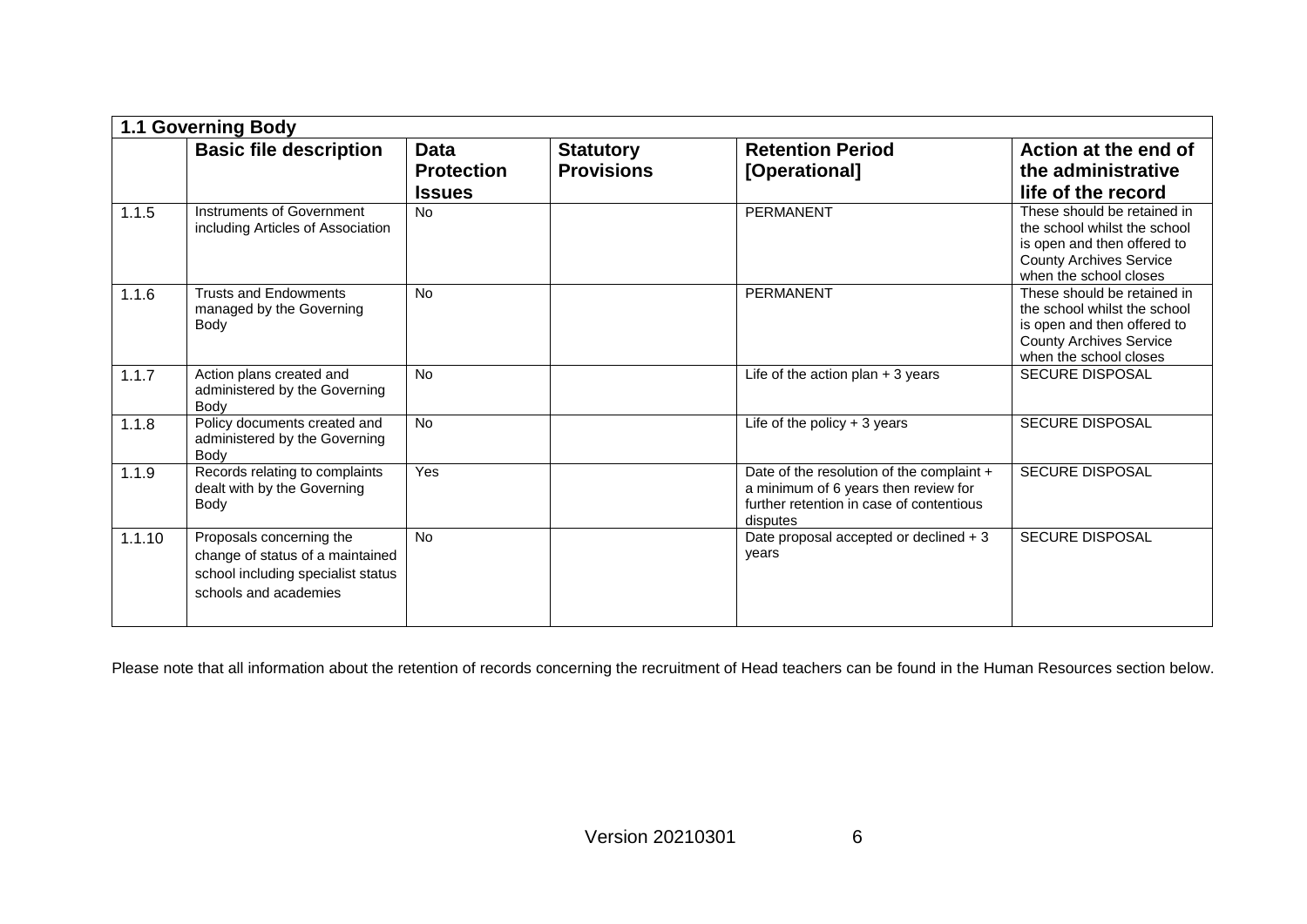|       | 1.2 Head teacher and Senior Management Team                                                                                                              |                                                                                                                          |                                       |                                                                        |                                                                                                                              |
|-------|----------------------------------------------------------------------------------------------------------------------------------------------------------|--------------------------------------------------------------------------------------------------------------------------|---------------------------------------|------------------------------------------------------------------------|------------------------------------------------------------------------------------------------------------------------------|
|       | <b>Basic file description</b>                                                                                                                            | <b>Data</b><br><b>Protection</b><br><b>Issues</b>                                                                        | <b>Statutory</b><br><b>Provisions</b> | <b>Retention Period [Operational]</b>                                  | Action at the end of<br>the administrative<br>life of the record                                                             |
| 1.2.1 | Log books of activity in the<br>school maintained by the Head<br>teacher                                                                                 | There may be data<br>protection issues if<br>the log book refers<br>to individual pupils<br>or members of staff          |                                       | Date of last entry in the book $+$ a minimum of 6 years<br>then review | These could be of permanent<br>historical value and should<br>be offered to the County<br>Archives Service if<br>appropriate |
| 1.2.2 | Minutes of Senior Management<br>Team meetings and the<br>meetings of other internal<br>administrative bodies                                             | There may be data<br>protection issues if<br>the minutes refers<br>to individual pupils<br>or members of staff           |                                       | Date of the meeting $+3$ years then review                             | <b>SECURE DISPOSAL</b>                                                                                                       |
| 1.2.3 | Reports created by the Head<br>teacher or the Management<br>Team                                                                                         | There may be data<br>protection issues if<br>the report refers to<br>individual pupils or<br>members of staff            |                                       | Date of the report $+$ a minimum of 3 years then review                | <b>SECURE DISPOSAL</b>                                                                                                       |
| 1.2.4 | Records created by Head<br>teachers, Deputy Head<br>teachers, heads of year and<br>other members of staff with<br>administrative responsibilities        | There may be data<br>protection issues if<br>the records refer to<br>individual pupils or<br>members of staff            |                                       | Current academic year + 6 years then review                            | <b>SECURE DISPOSAL</b>                                                                                                       |
| 1.2.5 | Correspondence created by<br>Head teachers, Deputy Head<br>teachers, heads of year and<br>other members of staff with<br>administrative responsibilities | There may be data<br>protection issues if<br>the correspondence<br>refers to individual<br>pupils or members<br>of staff |                                       | Date of correspondence + 3 years then review                           | <b>SECURE DISPOSAL</b>                                                                                                       |
| 1.2.6 | <b>Professional Development Plans</b>                                                                                                                    | Yes                                                                                                                      |                                       | Life of the plan $+6$ years                                            | <b>SECURE DISPOSAL</b>                                                                                                       |
| 1.2.7 | <b>School Development Plans</b>                                                                                                                          | No                                                                                                                       |                                       | Life of the plan $+3$ years                                            | <b>SECURE DISPOSAL</b>                                                                                                       |
| 1.2.8 | <b>Subject Access Requests</b>                                                                                                                           | Yes                                                                                                                      |                                       | Date of the response to the request +7 years                           | <b>SECURE DISPOSAL</b>                                                                                                       |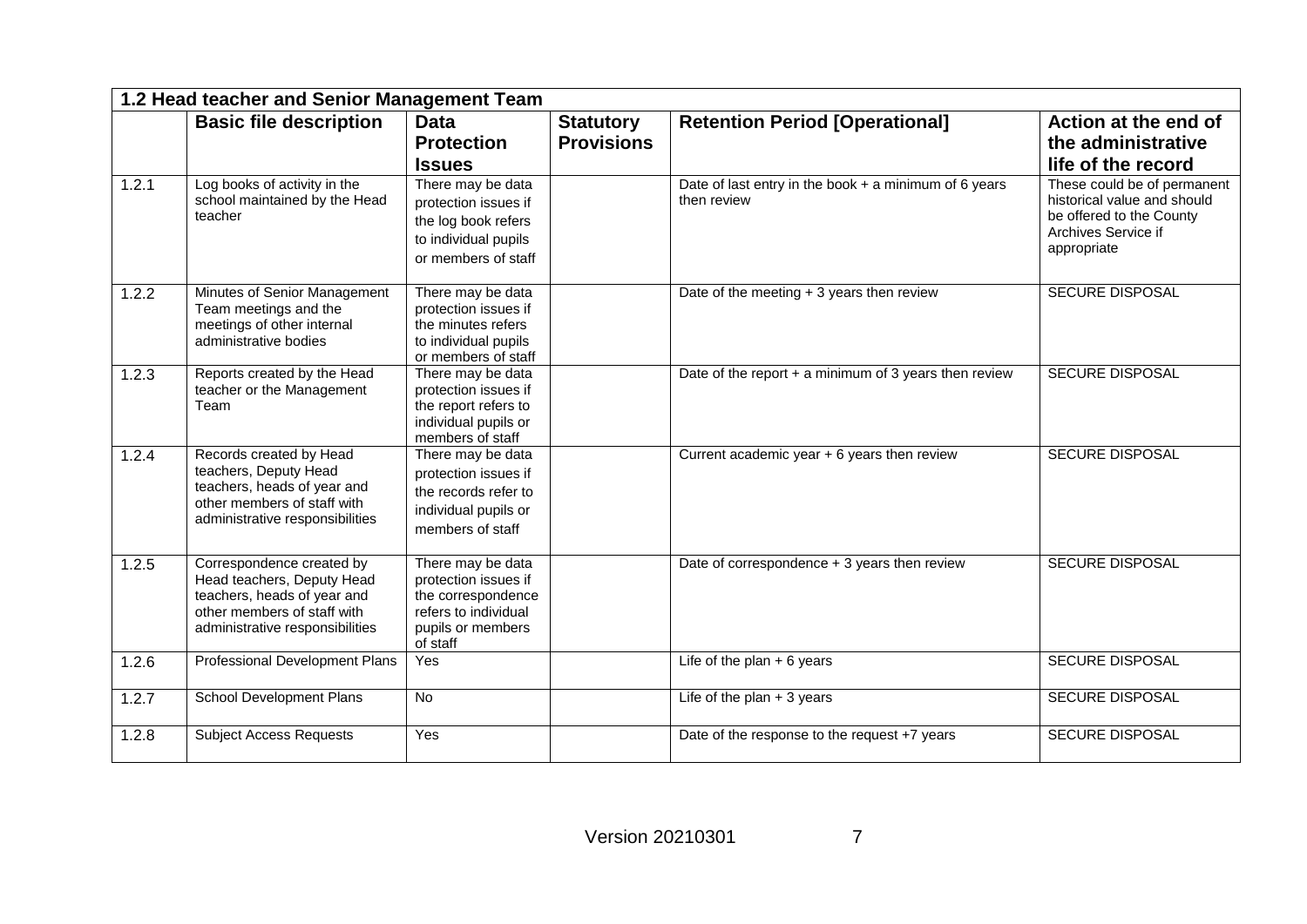|       | <b>1.3 Admissions Process</b>                                                                  |                                                   |                                                                                                                                                                                   |                                                                                                                                                      |                                                                                                                                                                                                     |
|-------|------------------------------------------------------------------------------------------------|---------------------------------------------------|-----------------------------------------------------------------------------------------------------------------------------------------------------------------------------------|------------------------------------------------------------------------------------------------------------------------------------------------------|-----------------------------------------------------------------------------------------------------------------------------------------------------------------------------------------------------|
|       | <b>Basic file description</b>                                                                  | <b>Data</b><br><b>Protection</b><br><b>Issues</b> | <b>Statutory Provisions</b>                                                                                                                                                       | <b>Retention Period</b><br>[Operational]                                                                                                             | Action at the end of<br>the administrative<br>life of the record                                                                                                                                    |
| 1.3.1 | All records relating to the<br>creation and implementation of<br>the School Admissions' Policy | <b>No</b>                                         | School Admissions Code.<br>Statutory guidance for admission<br>authorities, governing bodies,<br>local authorities, schools<br>adjudicators and admission<br>appeals panels       | Life of the policy $+3$ years then<br>review                                                                                                         | <b>SECURE DISPOSAL</b>                                                                                                                                                                              |
| 1.3.2 | Admissions - if the admission is<br>successful                                                 | Yes                                               | <b>School Admissions Code</b><br>Statutory guidance for admission<br>authorities, governing bodies,<br>local authorities, schools<br>adjudicators and admission<br>appeals panels | Date of admission + 1 year                                                                                                                           | SECURE DISPOSAL                                                                                                                                                                                     |
| 1.3.3 | Admissions - if the appeal is<br>unsuccessful                                                  | Yes                                               | <b>School Admissions Code</b><br>Statutory guidance for admission<br>authorities, governing bodies,<br>local authorities, schools<br>adjudicators and admission<br>appeals panels | Resolution of case + 1 year                                                                                                                          | <b>SECURE DISPOSAL</b>                                                                                                                                                                              |
| 1.3.4 | Register of Admissions                                                                         | Yes                                               | School attendance:<br>Departmental advice for<br>maintained schools, academies,<br>independent schools and local<br>authorities                                                   | Every entry in the admission<br>register must be preserved for a<br>period of three years after the date<br>on which the entry was made <sup>3</sup> | REVIEW. Schools may wish<br>to consider keeping the<br>admission register<br>permanently as often schools<br>receive enquiries from past<br>pupils to confirm the dates<br>they attended the school |
| 1.3.5 | Admissions - Secondary<br>Schools - Casual                                                     | Yes                                               |                                                                                                                                                                                   | Current year + 1 year                                                                                                                                | <b>SECURE DISPOSAL</b>                                                                                                                                                                              |
| 1.3.6 | Proofs of address supplied by<br>parents as part of the<br>admissions process                  | Yes                                               | <b>School Admissions Code</b><br>Statutory guidance for admission<br>authorities, governing bodies,<br>local authorities, schools<br>adjudicators and admission<br>appeals panels | Current year + 1 year                                                                                                                                | <b>SECURE DISPOSAL</b>                                                                                                                                                                              |

3 School attendance: Departmental advice for maintained schools, academies, independent schools and local authorities October 2014 p6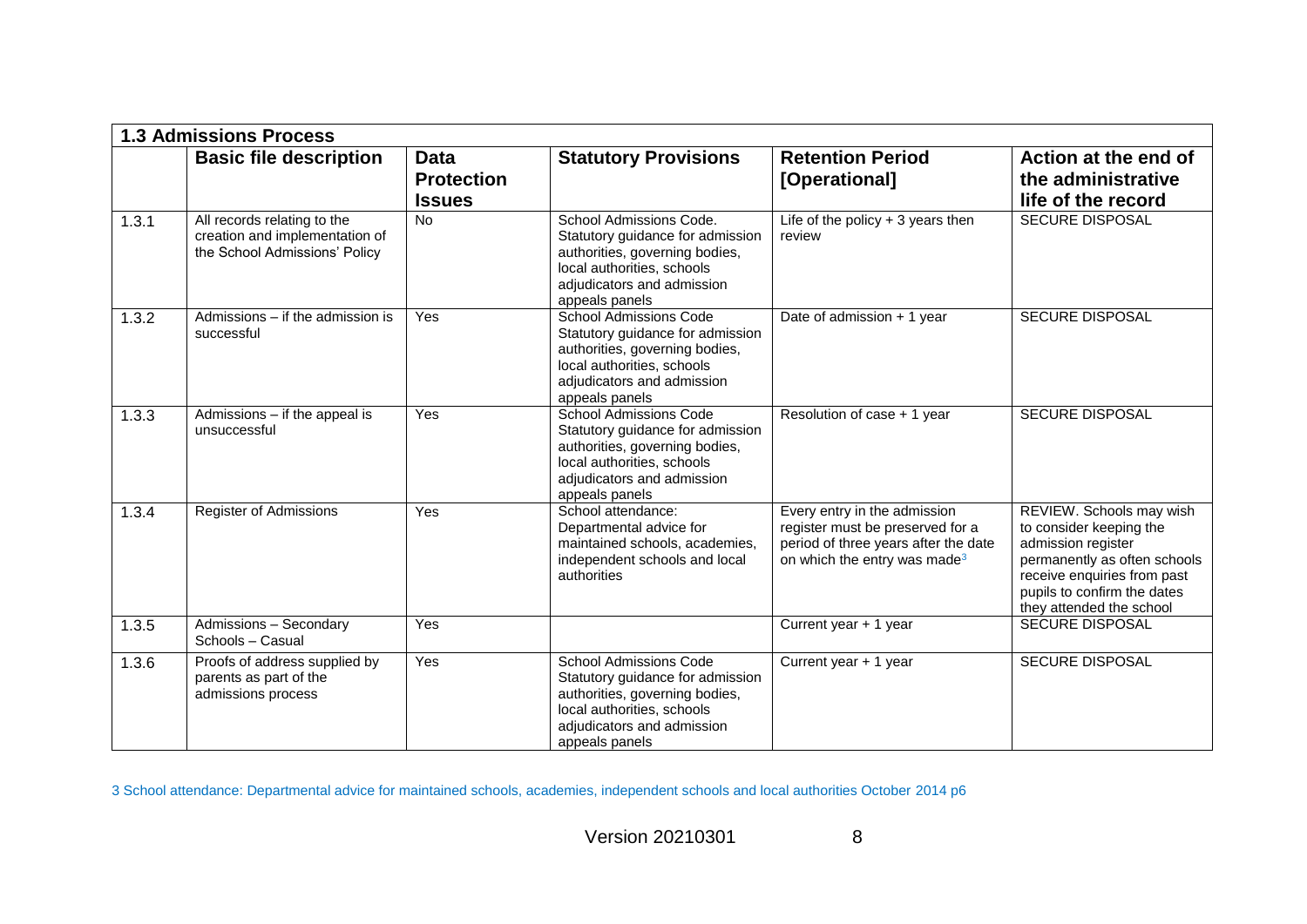|       | <b>1.3 Admissions Process</b>                                                                                      |                                                   |                                       |                                                       |                                                                  |  |
|-------|--------------------------------------------------------------------------------------------------------------------|---------------------------------------------------|---------------------------------------|-------------------------------------------------------|------------------------------------------------------------------|--|
|       | <b>Basic file description</b>                                                                                      | <b>Data</b><br><b>Protection</b><br><b>Issues</b> | <b>Statutory</b><br><b>Provisions</b> | <b>Retention Period</b><br>[Operational]              | Action at the end of<br>the administrative<br>life of the record |  |
| 1.3.7 | Supplementary Information<br>form including additional<br>information such as religion,<br>medical conditions etc. | Yes                                               |                                       |                                                       |                                                                  |  |
|       | For successful admissions                                                                                          |                                                   |                                       | This information should be added to<br>the pupil file | <b>SECURE DISPOSAL</b>                                           |  |
|       | For unsuccessful admissions                                                                                        |                                                   |                                       | Until appeals process completed                       | <b>SECURE DISPOSAL</b>                                           |  |

|       | <b>1.4 Operational Administration</b>                                                                                            |                                                   |                                       |                                          |                                                                  |  |
|-------|----------------------------------------------------------------------------------------------------------------------------------|---------------------------------------------------|---------------------------------------|------------------------------------------|------------------------------------------------------------------|--|
|       | <b>Basic file description</b>                                                                                                    | <b>Data</b><br><b>Protection</b><br><b>Issues</b> | <b>Statutory</b><br><b>Provisions</b> | <b>Retention Period</b><br>[Operational] | Action at the end of<br>the administrative<br>life of the record |  |
| 1.4.1 | Records relating to the<br>creation and publication of<br>the school brochure or<br>prospectus                                   | No.                                               |                                       | Current year $+3$ years                  | <b>STANDARD DISPOSAL</b>                                         |  |
| 1.4.2 | Records relating to the<br>creation and distribution of<br>circulars to staff, parents or<br>pupils                              | <b>No</b>                                         |                                       | Current year + 1 year                    | <b>STANDARD DISPOSAL</b>                                         |  |
| 1.4.3 | Newsletters and other items<br>with a short operational use                                                                      | <b>No</b>                                         |                                       | Current year + 1 year                    | <b>STANDARD DISPOSAL</b>                                         |  |
| 1.4.4 | Visitors' books and signing-in<br>sheets                                                                                         | Yes                                               |                                       | Current year + 6 years then REVIEW       | <b>SECURE DISPOSAL</b>                                           |  |
| 1.4.5 | Records relating to the<br>creation and management of<br><b>Parent Teacher Associations</b><br>and/or Old Pupils<br>Associations | <b>No</b>                                         |                                       | Current year + 6 years then REVIEW       | <b>SECURE DISPOSAL</b>                                           |  |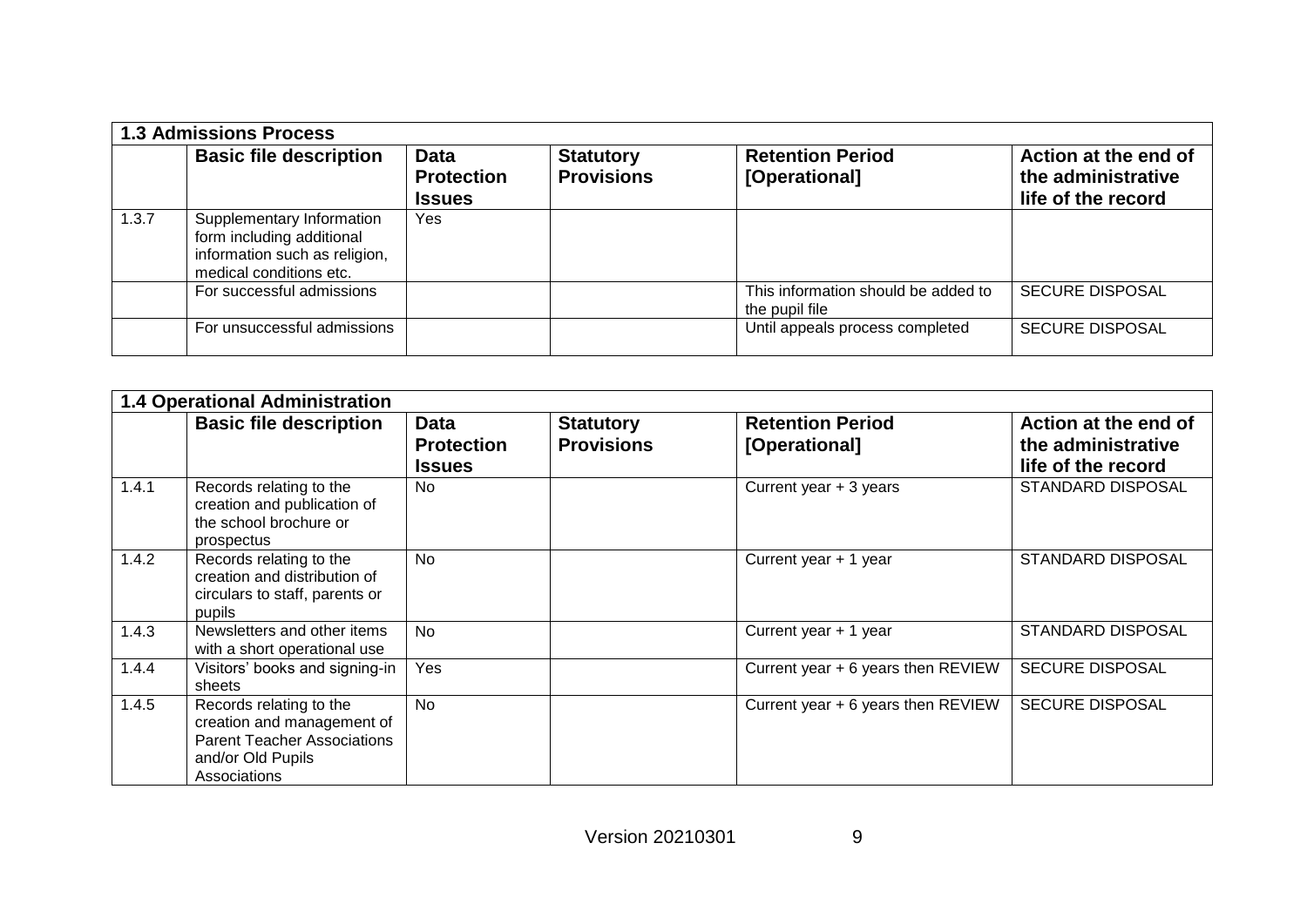#### **2. Human Resources**

|       | 2.1 Recruitment                                                                                                     |                                                   |                                                                                                                                                                  |                                                                                                                                                                                                                                                            |                                                                     |
|-------|---------------------------------------------------------------------------------------------------------------------|---------------------------------------------------|------------------------------------------------------------------------------------------------------------------------------------------------------------------|------------------------------------------------------------------------------------------------------------------------------------------------------------------------------------------------------------------------------------------------------------|---------------------------------------------------------------------|
|       | <b>Basic file description</b>                                                                                       | <b>Data</b><br><b>Protection</b><br><b>Issues</b> | <b>Statutory Provisions</b>                                                                                                                                      | <b>Retention Period [Operational]</b>                                                                                                                                                                                                                      | Action at the end<br>of the<br>administrative life<br>of the record |
| 2.1.1 | All records leading up to the<br>appointment of a new Head<br>teacher                                               | Yes                                               |                                                                                                                                                                  | Date of appointment + 6 years                                                                                                                                                                                                                              | <b>SECURE DISPOSAL</b>                                              |
| 2.1.2 | All records leading up to the<br>appointment of a new<br>member of staff -<br>unsuccessful candidates               | Yes                                               |                                                                                                                                                                  | Date of appointment of successful<br>candidate $+6$ months                                                                                                                                                                                                 | <b>SECURE DISPOSAL</b>                                              |
| 2.1.3 | All records leading up to the<br>appointment of a new<br>member of staff - successful<br>candidate                  | Yes                                               |                                                                                                                                                                  | All the relevant information should be<br>added to the staff personal file (see<br>below) and all other information retained<br>for 6 months                                                                                                               | <b>SECURE DISPOSAL</b>                                              |
| 2.1.4 | Pre-employment vetting<br>information - DBS Checks                                                                  | <b>No</b>                                         | <b>DBS Update Service</b><br><b>Employer Guide; Keeping</b><br>children safe in education.<br>(Statutory Guidance from<br>Dept. of Education)<br>Sections 73, 74 | The school does not have to keep copies<br>of DBS certificates. If the school does so<br>the copy must NOT be retained for more<br>than 6 months                                                                                                           |                                                                     |
| 2.1.5 | Proofs of identity collected as<br>part of the process of<br>checking "portable"<br>enhanced DBS disclosure         | Yes                                               |                                                                                                                                                                  | Where possible these should be checked<br>and a note kept of what was seen and<br>what has been checked. If it is felt<br>necessary to keep copy documentation<br>then this should be placed on the member<br>of staff's personal file                     |                                                                     |
| 2.1.6 | Pre-employment vetting<br>information - Evidence<br>proving the right to work in<br>the United Kingdom <sup>4</sup> | Yes                                               | An employer's guide to<br>right to work checks [Home<br>Office]                                                                                                  | Where possible these documents should<br>be added to the Staff Personal File [see<br>below], but if they are kept separately<br>then the Home Office requires that the<br>documents are kept for termination of<br>Employment plus not less than two years |                                                                     |

This section deals with all matters of Human Resources management within the school.

4 Employers are required to take a "clear copy" of the documents which they are shown as part of this process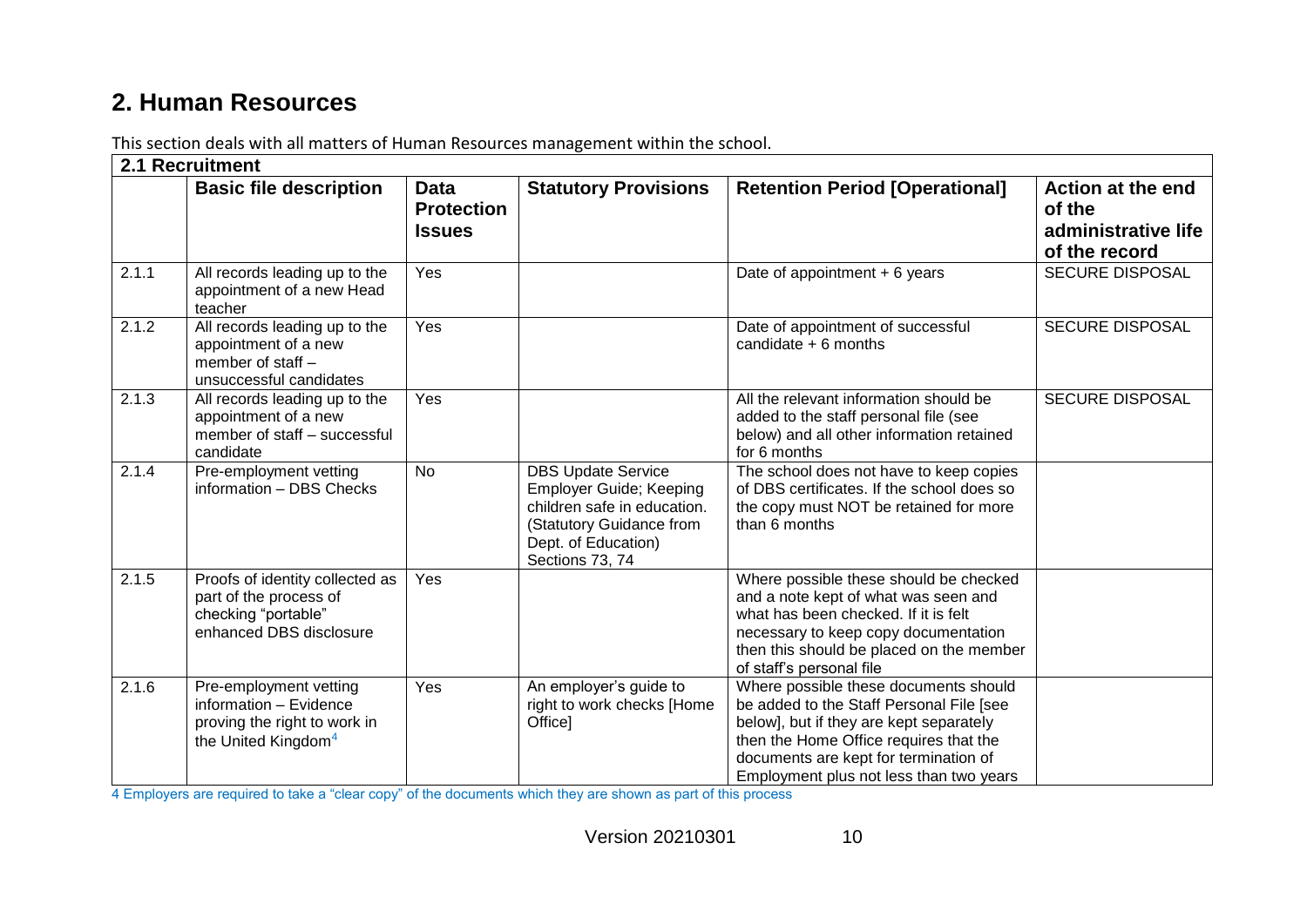|       | 2.2 Operational Staff Management       |                                                   |                                    |                                          |                                                                  |  |
|-------|----------------------------------------|---------------------------------------------------|------------------------------------|------------------------------------------|------------------------------------------------------------------|--|
|       | <b>Basic file description</b>          | <b>Data</b><br><b>Protection</b><br><b>Issues</b> | <b>Statutory Provisions</b>        | <b>Retention Period</b><br>[Operational] | Action at the end of<br>the administrative<br>life of the record |  |
| 2.2.1 | <b>Staff Personal File</b>             | Yes                                               | Limitation Act 1980 (Section<br>2) | Termination of Employment $+6$<br>vears  | <b>SECURE DISPOSAL</b>                                           |  |
| 2.2.2 | <b>Timesheets</b>                      | Yes                                               |                                    | Current year $+ 6$ years                 | <b>SECURE DISPOSAL</b>                                           |  |
| 2.2.3 | Annual appraisal/assessment<br>records | <b>Yes</b>                                        |                                    | Current year $+5$ years                  | <b>SECURE DISPOSAL</b>                                           |  |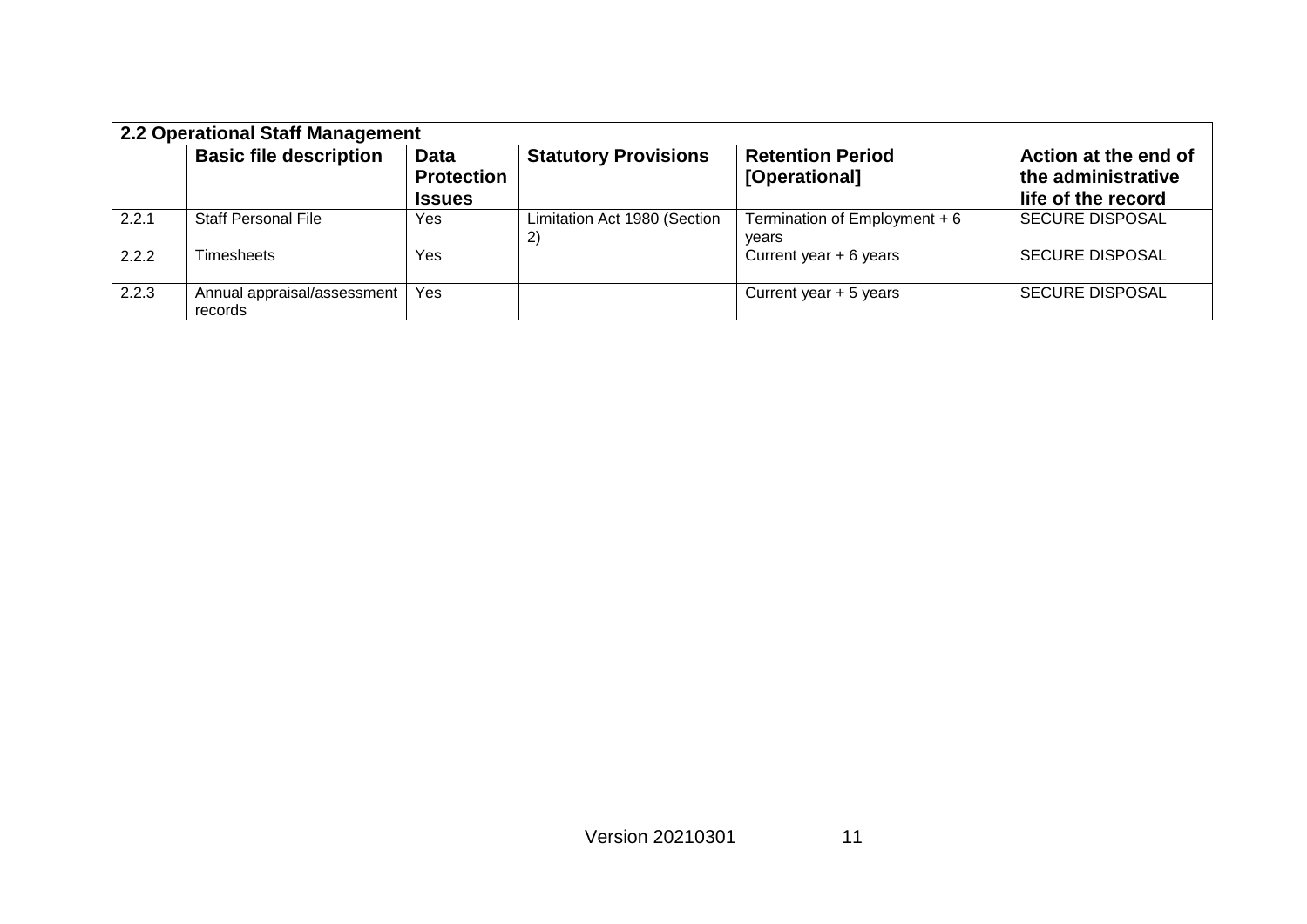| 2.3 Management of Disciplinary and Grievance Processes |                                                                                                                           |                                                   |                                                                                                                                                                                                                                |                                                                                                                                                                                                                                                                                                                          |                                                                            |  |
|--------------------------------------------------------|---------------------------------------------------------------------------------------------------------------------------|---------------------------------------------------|--------------------------------------------------------------------------------------------------------------------------------------------------------------------------------------------------------------------------------|--------------------------------------------------------------------------------------------------------------------------------------------------------------------------------------------------------------------------------------------------------------------------------------------------------------------------|----------------------------------------------------------------------------|--|
|                                                        | <b>Basic file</b><br>description                                                                                          | <b>Data</b><br><b>Protection</b><br><b>Issues</b> | <b>Statutory Provisions</b>                                                                                                                                                                                                    | <b>Retention Period [Operational]</b>                                                                                                                                                                                                                                                                                    | <b>Action at the</b><br>end of the<br>administrative<br>life of the record |  |
| 2.3.1                                                  | Allegation of a child<br>protection nature against<br>a member of staff<br>including where the<br>allegation is unfounded | Yes                                               | "Keeping children safe in<br>education Statutory guidance for<br>schools and colleges"; "Working<br>together to safeguard children. A<br>guide to inter-agency working to<br>safeguard and promote the<br>welfare of children" | Until the person's normal retirement age or<br>10 years from the date of the allegation<br>whichever is the longer then REVIEW. Note<br>allegations that are found to be malicious<br>should be removed from personnel files. If<br>found they are to be kept on the file and a<br>copy provided to the person concerned | <b>SECURE DISPOSAL</b><br>These records must<br>be shredded                |  |
| 2.3.2                                                  | <b>Disciplinary Proceedings</b>                                                                                           | Yes                                               |                                                                                                                                                                                                                                |                                                                                                                                                                                                                                                                                                                          |                                                                            |  |
|                                                        | oral warning                                                                                                              |                                                   |                                                                                                                                                                                                                                | Date of warning $65$ + 6 months                                                                                                                                                                                                                                                                                          | <b>SECURE DISPOSAL</b>                                                     |  |
|                                                        | written warning - level 1                                                                                                 |                                                   |                                                                                                                                                                                                                                | Date of warning + 6 months                                                                                                                                                                                                                                                                                               | [If warnings are<br>placed on personal                                     |  |
|                                                        | written warning - level 2                                                                                                 |                                                   |                                                                                                                                                                                                                                | Date of warning + 12 months                                                                                                                                                                                                                                                                                              | files then they must<br>be weeded from the                                 |  |
|                                                        | final warning                                                                                                             |                                                   |                                                                                                                                                                                                                                | Date of warning + 18 months                                                                                                                                                                                                                                                                                              | file]                                                                      |  |
|                                                        | case not found                                                                                                            |                                                   |                                                                                                                                                                                                                                | If the incident is child protection related then see<br>above, otherwise dispose of at the conclusion of<br>the case                                                                                                                                                                                                     | <b>SECURE DISPOSAL</b>                                                     |  |

5 Where the warning relates to child protection issues see above. If the disciplinary proceedings relate to a child protection matter please contact your Safeguarding Children Officer for further advice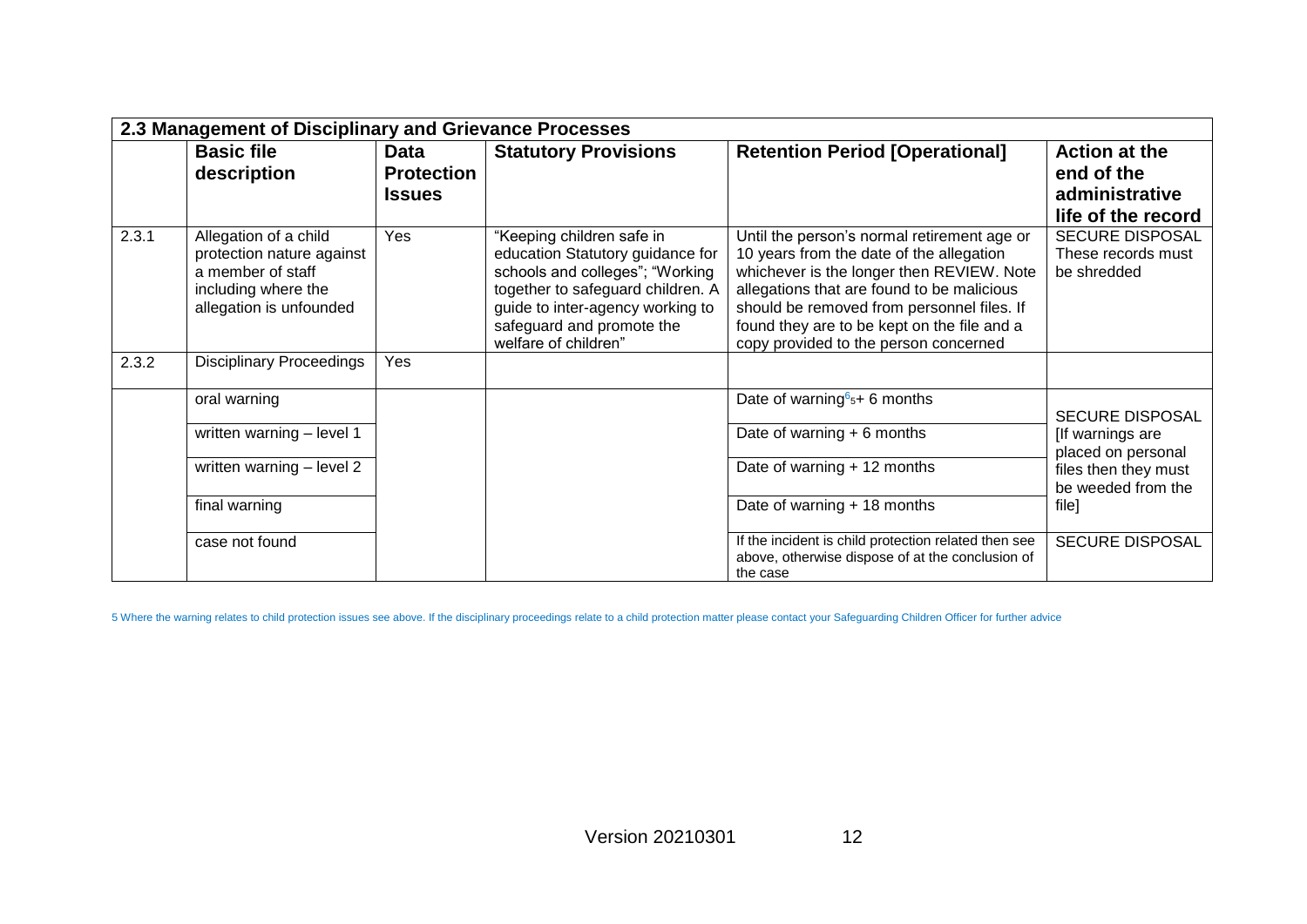|       | 2.4 Health and Safety                                                                                                      |                                                   |                                                                                                                                                                                                                                                 |                                                                                                                          |                                                                  |  |  |  |
|-------|----------------------------------------------------------------------------------------------------------------------------|---------------------------------------------------|-------------------------------------------------------------------------------------------------------------------------------------------------------------------------------------------------------------------------------------------------|--------------------------------------------------------------------------------------------------------------------------|------------------------------------------------------------------|--|--|--|
|       | <b>Basic file description</b>                                                                                              | <b>Data</b><br><b>Protection</b><br><b>Issues</b> | <b>Statutory Provisions</b>                                                                                                                                                                                                                     | <b>Retention Period</b><br>[Operational]                                                                                 | Action at the end of<br>the administrative<br>life of the record |  |  |  |
| 2.4.1 | <b>Health and Safety Policy</b><br><b>Statements</b>                                                                       | <b>No</b>                                         |                                                                                                                                                                                                                                                 | Life of policy $+3$ years                                                                                                | <b>SECURE DISPOSAL</b>                                           |  |  |  |
| 2.4.2 | <b>Health and Safety Risk</b><br><b>Assessments</b>                                                                        | <b>No</b>                                         |                                                                                                                                                                                                                                                 | Life of risk assessment $+3$<br>vears                                                                                    | <b>SECURE DISPOSAL</b>                                           |  |  |  |
| 2.4.3 | Records relating to<br>accident/injury at work                                                                             | Yes                                               |                                                                                                                                                                                                                                                 | Date of incident + 12 years In<br>the case of serious accidents<br>a further retention period will<br>need to be applied | <b>SECURE DISPOSAL</b>                                           |  |  |  |
| 2.4.4 | <b>Accident Reporting</b>                                                                                                  | Yes                                               | Social Security (Claims and<br>Payments) Regulations 1979<br>Regulation 25. Social Security<br>Administration Act 1992<br>Section 8. Limitation Act 1980                                                                                        |                                                                                                                          |                                                                  |  |  |  |
|       | <b>Adults</b>                                                                                                              |                                                   |                                                                                                                                                                                                                                                 | Date of the incident $+6$ years                                                                                          | <b>SECURE DISPOSAL</b>                                           |  |  |  |
|       | Children                                                                                                                   |                                                   |                                                                                                                                                                                                                                                 | DOB of the child $+25$ years                                                                                             | <b>SECURE DISPOSAL</b>                                           |  |  |  |
| 2.4.5 | <b>Control of Substances</b><br><b>Hazardous to Health</b><br>(COSHH)                                                      | <b>No</b>                                         | <b>Control of Substances Hazardous</b><br>to Health Regulations 2002. SI<br>2002 No 2677 Regulation 11;<br>Records kept under the 1994 and<br>1999 Regulations to be kept as if<br>the 2002 Regulations had not<br>been made. Regulation 18 (2) | Current year + 40 years                                                                                                  | <b>SECURE DISPOSAL</b>                                           |  |  |  |
| 2.4.6 | Process of monitoring of<br>areas where employees and<br>persons are likely to have<br>become in contact with<br>asbestos  | <b>No</b>                                         | Control of Asbestos at Work<br>Regulations 2012 SI 1012 No<br>632 Regulation 19                                                                                                                                                                 | Last action $+40$ years                                                                                                  | <b>SECURE DISPOSAL</b>                                           |  |  |  |
| 2.4.7 | Process of monitoring of<br>areas where employees and<br>persons are likely to have<br>become in contact with<br>radiation | <b>No</b>                                         |                                                                                                                                                                                                                                                 | Last action $+50$ years                                                                                                  | <b>SECURE DISPOSAL</b>                                           |  |  |  |
| 2.4.8 | Fire Precautions log books                                                                                                 | <b>No</b>                                         |                                                                                                                                                                                                                                                 | Current year $+ 6$ years                                                                                                 | <b>SECURE DISPOSAL</b>                                           |  |  |  |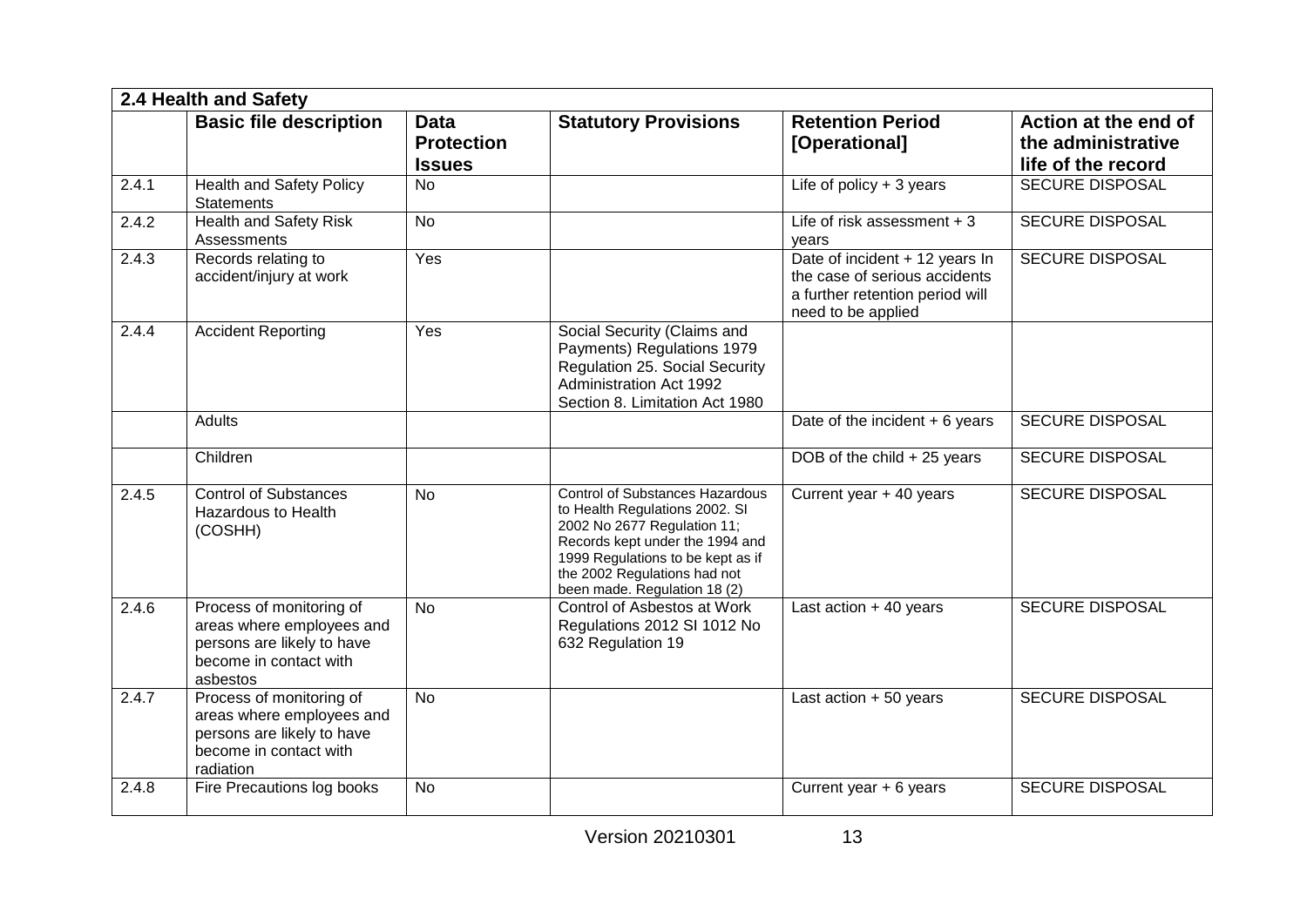| <b>2.5 Payroll and Pensions</b> |                                                                                                      |                                                   |                                                                                                             |                                          |                                                                  |  |  |
|---------------------------------|------------------------------------------------------------------------------------------------------|---------------------------------------------------|-------------------------------------------------------------------------------------------------------------|------------------------------------------|------------------------------------------------------------------|--|--|
|                                 | <b>Basic file description</b>                                                                        | <b>Data</b><br><b>Protection</b><br><b>Issues</b> | <b>Statutory Provisions</b>                                                                                 | <b>Retention Period</b><br>[Operational] | Action at the end of<br>the administrative<br>life of the record |  |  |
| 2.5.1                           | Maternity pay records                                                                                | Yes                                               | <b>Statutory Maternity Pay</b><br>(General) Regulations 1986<br>(SI1986/1960), revised 1999<br>(SI1999/567) | Current year + 3 years                   | <b>SECURE DISPOSAL</b>                                           |  |  |
| 2.5.2                           | Records held under<br><b>Retirement Benefits</b><br>Schemes (Information<br>Powers) Regulations 1995 | Yes.                                              |                                                                                                             | Current year $+ 6$ years                 | <b>SECURE DISPOSAL</b>                                           |  |  |

#### **3. Financial Management of the School**

This section deals with all aspects of the financial management of the school including the administration of school meals.

| 3.1 Risk Management and Insurance |                                                      |                                            |                                       |                                          |                                                                  |  |  |  |
|-----------------------------------|------------------------------------------------------|--------------------------------------------|---------------------------------------|------------------------------------------|------------------------------------------------------------------|--|--|--|
|                                   | <b>Basic file description</b>                        | Data<br><b>Protection</b><br><b>Issues</b> | <b>Statutory</b><br><b>Provisions</b> | <b>Retention Period</b><br>[Operational] | Action at the end of<br>the administrative<br>life of the record |  |  |  |
| 3.1.1                             | <b>Employer's Liability</b><br>Insurance Certificate | No                                         |                                       | Closure of the school $+$ 40 years       | <b>SECURE DISPOSAL</b>                                           |  |  |  |

| 3.2 Asset Management |                                                 |                                                   |                                       |                                          |                                                                  |  |  |
|----------------------|-------------------------------------------------|---------------------------------------------------|---------------------------------------|------------------------------------------|------------------------------------------------------------------|--|--|
|                      | <b>Basic file description</b>                   | <b>Data</b><br><b>Protection</b><br><b>Issues</b> | <b>Statutory</b><br><b>Provisions</b> | <b>Retention Period</b><br>[Operational] | Action at the end of<br>the administrative<br>life of the record |  |  |
| 3.2.1                | Inventories of furniture and<br>equipment       | No.                                               |                                       | Current year $+ 6$ years                 | <b>SECURE DISPOSAL</b>                                           |  |  |
| 3.2.2                | Burglary, theft and vandalism  <br>report forms | No                                                |                                       | Current year $+ 6$ years                 | <b>SECURE DISPOSAL</b>                                           |  |  |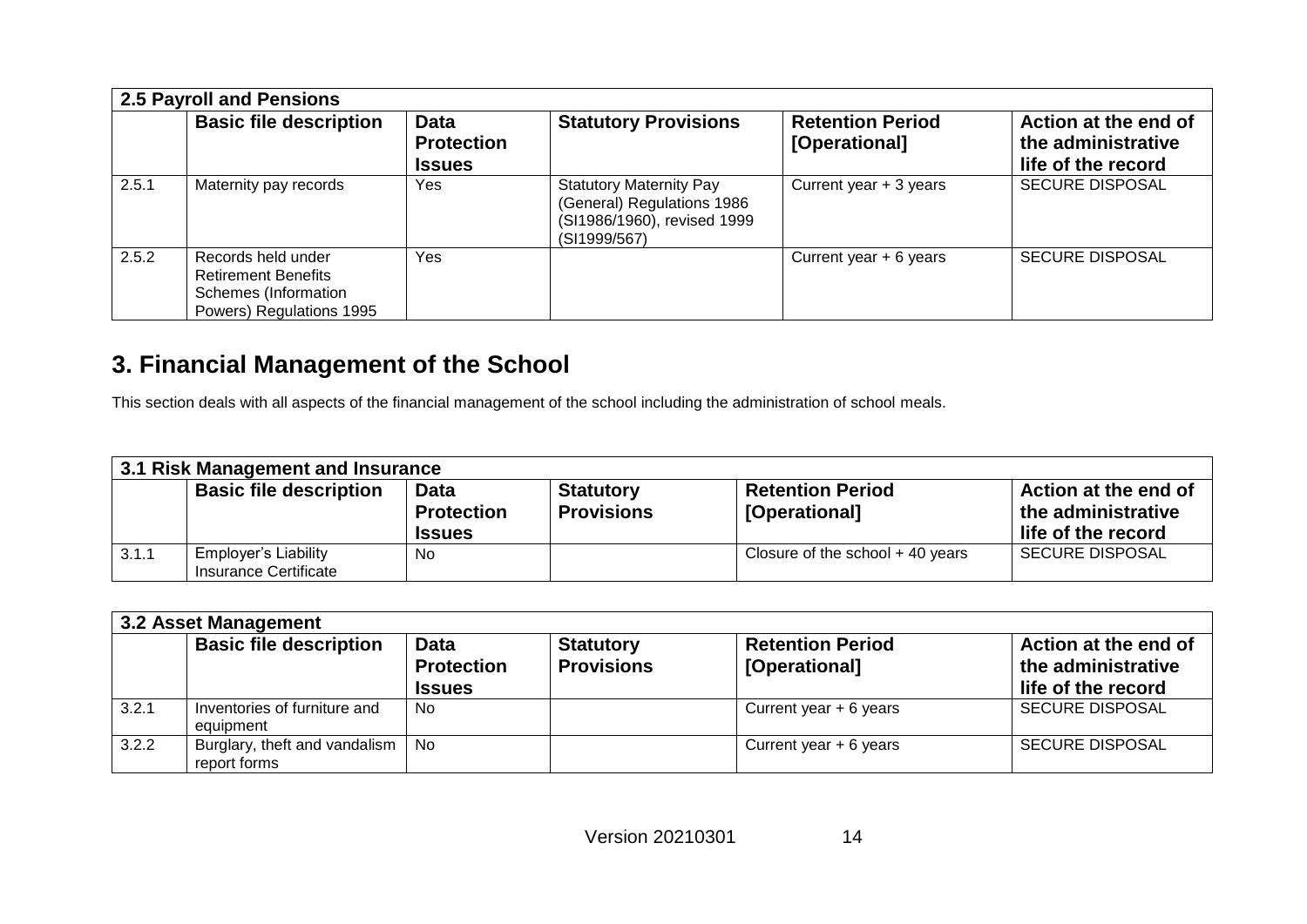| 3.3 Accounts and Statements including Budget Management |                                                                                                                                        |                                            |                                       |                                                            |                                                                  |  |  |
|---------------------------------------------------------|----------------------------------------------------------------------------------------------------------------------------------------|--------------------------------------------|---------------------------------------|------------------------------------------------------------|------------------------------------------------------------------|--|--|
|                                                         | <b>Basic file description</b>                                                                                                          | Data<br><b>Protection</b><br><b>Issues</b> | <b>Statutory</b><br><b>Provisions</b> | <b>Retention Period</b><br>[Operational]                   | Action at the end of<br>the administrative<br>life of the record |  |  |
| 3.3.1                                                   | <b>Annual Accounts</b>                                                                                                                 | N <sub>0</sub>                             |                                       | Current year $+ 6$ years                                   | <b>STANDARD DISPOSAL</b>                                         |  |  |
| 3.3.2                                                   | Loans and grants managed<br>by the school                                                                                              | <b>No</b>                                  |                                       | Date of last payment on the loan +<br>12 years then REVIEW | <b>SECURE DISPOSAL</b>                                           |  |  |
| 3.3.3                                                   | <b>Student Grant applications</b>                                                                                                      | Yes                                        |                                       | Current year + 3 years                                     | <b>SECURE DISPOSAL</b>                                           |  |  |
| 3.3.4                                                   | All records relating to the<br>creation and management of<br>budgets including the Annual<br>Budget statement and<br>background papers | <b>No</b>                                  |                                       | Life of the budget $+3$ years                              | <b>SECURE DISPOSAL</b>                                           |  |  |
| 3.3.5                                                   | Invoices, receipts, order<br>books and requisitions,<br>delivery notices                                                               | <b>No</b>                                  |                                       | Current financial year + 6 years                           |                                                                  |  |  |
| 3.3.6                                                   | Records relating to the<br>collection and banking of<br>monies                                                                         | <b>No</b>                                  |                                       | Current financial year + 6 years                           | <b>SECURE DISPOSAL</b>                                           |  |  |
| 3.3.7                                                   | Records relating to the<br>identification and collection of<br>debt                                                                    | <b>No</b>                                  |                                       | Current financial year + 6 years                           | <b>SECURE DISPOSAL</b>                                           |  |  |

| <b>3.4 Contract Management</b> |                                                                           |                                                   |                                       |                                             |                                                                  |  |  |
|--------------------------------|---------------------------------------------------------------------------|---------------------------------------------------|---------------------------------------|---------------------------------------------|------------------------------------------------------------------|--|--|
|                                | <b>Basic file description</b>                                             | <b>Data</b><br><b>Protection</b><br><b>Issues</b> | <b>Statutory</b><br><b>Provisions</b> | <b>Retention Period</b><br>[Operational]    | Action at the end of<br>the administrative<br>life of the record |  |  |
| 3.4.1                          | All records relating to the<br>management of contracts<br>under seal      | <b>No</b>                                         | Limitation Act 1980                   | Last payment on the contract $+12$<br>vears | <b>SECURE DISPOSAL</b>                                           |  |  |
| 3.4.2                          | All records relating to the<br>management of contracts<br>under signature | <b>No</b>                                         | Limitation Act 1980                   | Last payment on the contract $+6$<br>years  | <b>SECURE DISPOSAL</b>                                           |  |  |
| 3.4.3                          | Records relating to the<br>monitoring of contracts                        | <b>No</b>                                         |                                       | Current year $+2$ years                     | <b>SECURE DISPOSAL</b>                                           |  |  |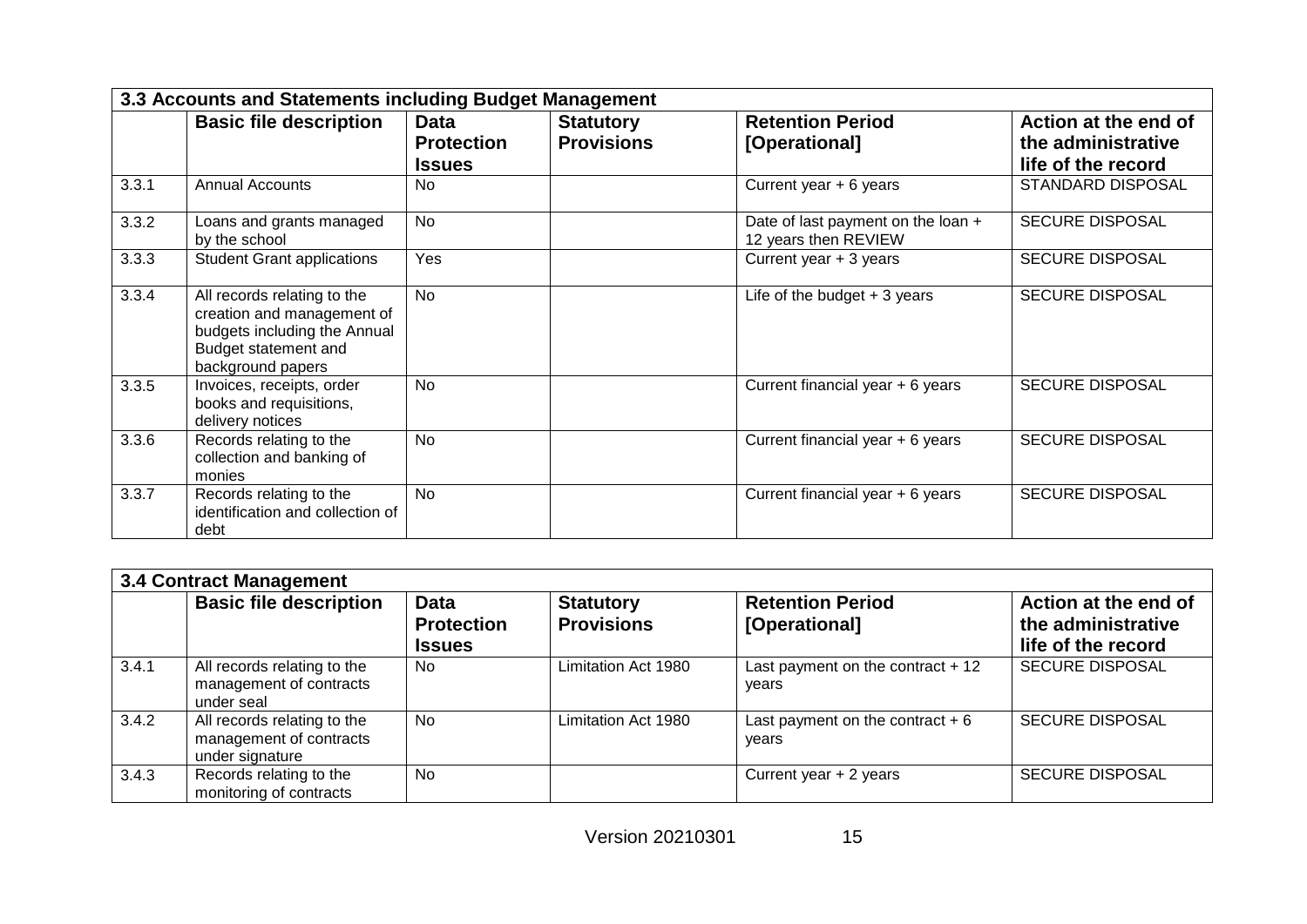|       | 3.5 School Fund                         |                                                   |                                       |                                          |                                                                  |  |  |  |
|-------|-----------------------------------------|---------------------------------------------------|---------------------------------------|------------------------------------------|------------------------------------------------------------------|--|--|--|
|       | <b>Basic file description</b>           | <b>Data</b><br><b>Protection</b><br><b>Issues</b> | <b>Statutory</b><br><b>Provisions</b> | <b>Retention Period</b><br>[Operational] | Action at the end of<br>the administrative<br>life of the record |  |  |  |
| 3.5.1 | School Fund - Cheque books              | No.                                               |                                       | Current year $+ 6$ years                 | <b>SECURE DISPOSAL</b>                                           |  |  |  |
| 3.5.2 | School Fund - Paying in<br><b>books</b> | <b>No</b>                                         |                                       | Current year $+ 6$ years                 | <b>SECURE DISPOSAL</b>                                           |  |  |  |
| 3.5.3 | School Fund - Ledger                    | <b>No</b>                                         |                                       | Current year $+ 6$ years                 | <b>SECURE DISPOSAL</b>                                           |  |  |  |
| 3.5.4 | School Fund - Invoices                  | <b>No</b>                                         |                                       | Current year $+ 6$ years                 | <b>SECURE DISPOSAL</b>                                           |  |  |  |
| 3.5.5 | School Fund - Receipts                  | <b>No</b>                                         |                                       | Current year $+ 6$ years                 | <b>SECURE DISPOSAL</b>                                           |  |  |  |
| 3.5.6 | School Fund - Bank<br>statements        | N <sub>0</sub>                                    |                                       | Current year $+ 6$ years                 | <b>SECURE DISPOSAL</b>                                           |  |  |  |
| 3.5.7 | School Fund - Journey<br><b>Books</b>   | <b>No</b>                                         |                                       | Current year + 6 years                   | <b>SECURE DISPOSAL</b>                                           |  |  |  |

| 3.6 School Meals Management |                                              |                                                   |                                       |                                          |                                                                  |  |  |  |
|-----------------------------|----------------------------------------------|---------------------------------------------------|---------------------------------------|------------------------------------------|------------------------------------------------------------------|--|--|--|
|                             | <b>Basic file description</b>                | <b>Data</b><br><b>Protection</b><br><b>Issues</b> | <b>Statutory</b><br><b>Provisions</b> | <b>Retention Period</b><br>[Operational] | Action at the end of<br>the administrative<br>life of the record |  |  |  |
| 3.6.1                       | <b>Free School Meals Registers</b>           | Yes                                               |                                       | Current year $+ 6$ years                 | <b>SECURE DISPOSAL</b>                                           |  |  |  |
| 3.6.2                       | <b>School Meals Registers</b>                | Yes                                               |                                       | Current year $+3$ years                  | <b>SECURE DISPOSAL</b>                                           |  |  |  |
| 3.6.3                       | <b>School Meals Summary</b><br><b>Sheets</b> | <b>No</b>                                         |                                       | Current year $+3$ years                  | <b>SECURE DISPOSAL</b>                                           |  |  |  |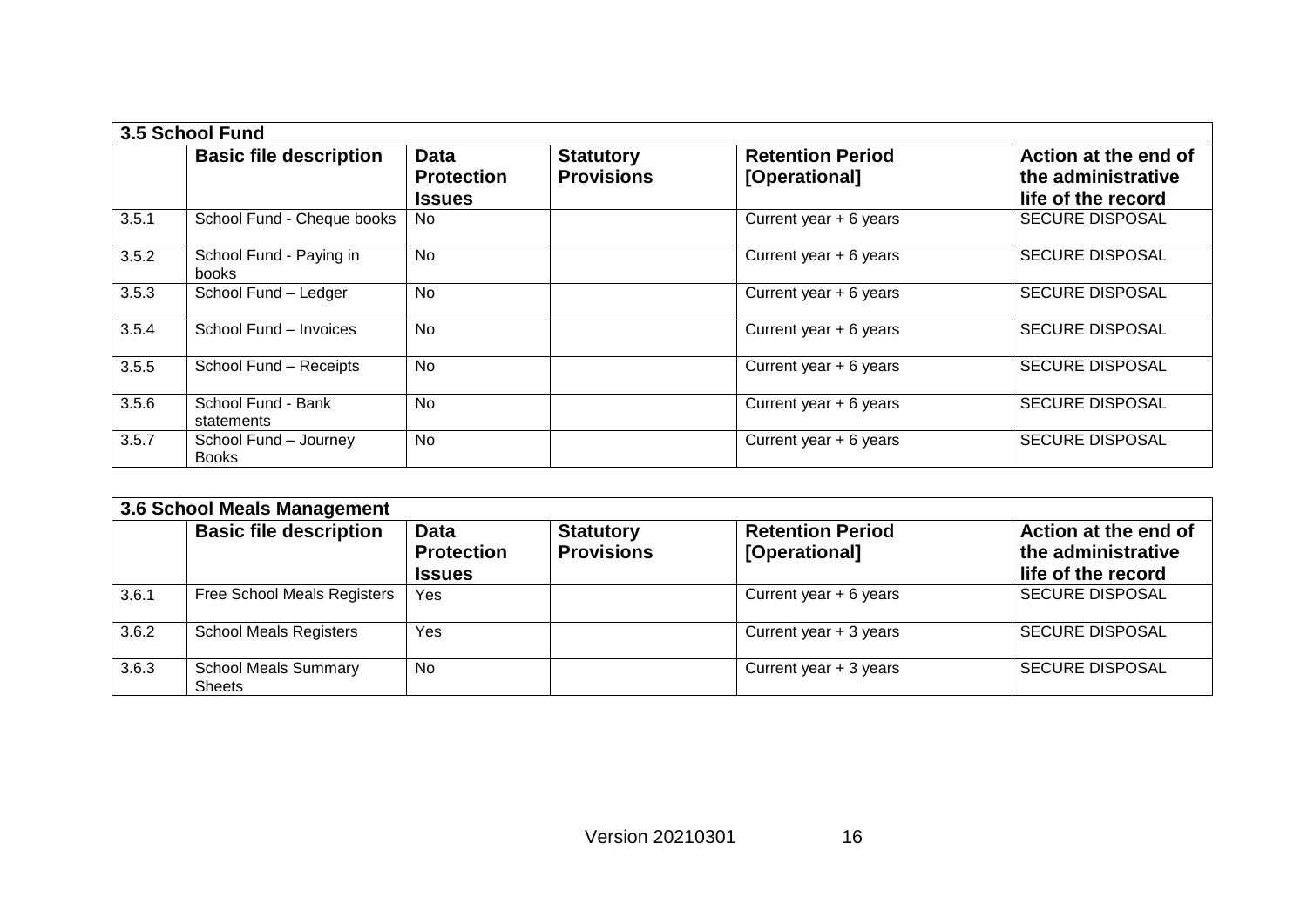## **4. Property Management**

This section covers the management of buildings and property.

|       | <b>4.1 Property Management</b>                        |                                                   |                                       |                                                                                                                                                            |                                                                  |  |  |  |
|-------|-------------------------------------------------------|---------------------------------------------------|---------------------------------------|------------------------------------------------------------------------------------------------------------------------------------------------------------|------------------------------------------------------------------|--|--|--|
|       | <b>Basic file description</b>                         | <b>Data</b><br><b>Protection</b><br><b>Issues</b> | <b>Statutory</b><br><b>Provisions</b> | <b>Retention Period</b><br>[Operational]                                                                                                                   | Action at the end of<br>the administrative<br>life of the record |  |  |  |
| 4.1.1 | Title deeds of properties<br>belonging to the school  | No.                                               |                                       | <b>PERMANENT</b><br>These should follow the property<br>unless the property has been<br>registered with the Land Registry                                  |                                                                  |  |  |  |
| 4.1.2 | Plans of property belong to<br>the school             | No                                                |                                       | These should be retained whilst the<br>building belongs to the school and<br>should be passed onto any new<br>owners if the building is leased or<br>sold. |                                                                  |  |  |  |
| 4.1.3 | Leases of property leased by<br>or to the school      | No                                                |                                       | Expiry of lease $+ 6$ years                                                                                                                                | <b>SECURE DISPOSAL</b>                                           |  |  |  |
| 4.1.4 | Records relating to the letting<br>of school premises | No                                                |                                       | Current financial year + 6 years                                                                                                                           | <b>SECURE DISPOSAL</b>                                           |  |  |  |

| 4.2 Maintenance |                                                                                                                                   |                                                   |                                       |                                          |                                                                  |  |  |
|-----------------|-----------------------------------------------------------------------------------------------------------------------------------|---------------------------------------------------|---------------------------------------|------------------------------------------|------------------------------------------------------------------|--|--|
|                 | <b>Basic file description</b>                                                                                                     | <b>Data</b><br><b>Protection</b><br><b>Issues</b> | <b>Statutory</b><br><b>Provisions</b> | <b>Retention Period</b><br>[Operational] | Action at the end of<br>the administrative<br>life of the record |  |  |
| 4.2.1           | All records relating to the<br>maintenance of the school<br>carried out by contractors                                            | <b>No</b>                                         |                                       | Current year $+ 6$ years                 | <b>SECURE DISPOSAL</b>                                           |  |  |
| 4.2.2           | All records relating to the<br>maintenance of the school<br>carried out by school<br>employees including<br>maintenance log books | <b>No</b>                                         |                                       | Current year $+ 6$ years                 | <b>SECURE DISPOSAL</b>                                           |  |  |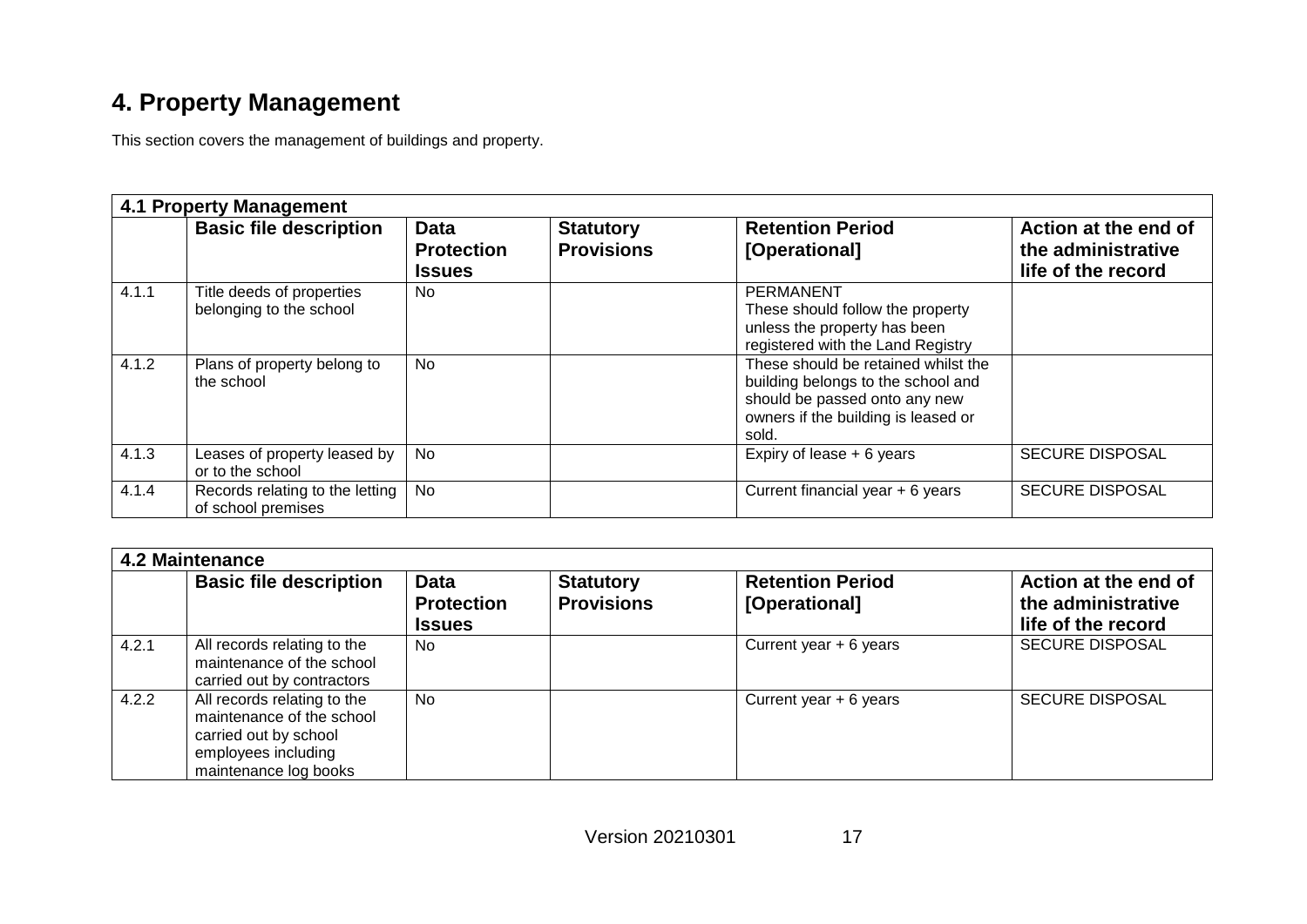## **5. Pupil Management**

This section includes all records which are created during the time a pupil spends at the school. For information about accident reporting see under Health and Safety above.

|       | 5.1 Pupil's Educational Record                                                                                      |                                       |                                                                                        |                                                             |                                                                                                                                                                                                                                                                                                                                                                                                                                                                                                                                                                                                                                                                                                                                                                                                                                                                                      |
|-------|---------------------------------------------------------------------------------------------------------------------|---------------------------------------|----------------------------------------------------------------------------------------|-------------------------------------------------------------|--------------------------------------------------------------------------------------------------------------------------------------------------------------------------------------------------------------------------------------------------------------------------------------------------------------------------------------------------------------------------------------------------------------------------------------------------------------------------------------------------------------------------------------------------------------------------------------------------------------------------------------------------------------------------------------------------------------------------------------------------------------------------------------------------------------------------------------------------------------------------------------|
|       | <b>Basic file description</b>                                                                                       | <b>Data</b>                           | <b>Statutory</b>                                                                       | <b>Retention</b>                                            | Action at the end of the administrative life of                                                                                                                                                                                                                                                                                                                                                                                                                                                                                                                                                                                                                                                                                                                                                                                                                                      |
|       |                                                                                                                     | <b>Protection</b>                     | <b>Provisions</b>                                                                      | <b>Period</b>                                               | the record                                                                                                                                                                                                                                                                                                                                                                                                                                                                                                                                                                                                                                                                                                                                                                                                                                                                           |
|       |                                                                                                                     | <b>Issues</b>                         |                                                                                        | [Operational]                                               |                                                                                                                                                                                                                                                                                                                                                                                                                                                                                                                                                                                                                                                                                                                                                                                                                                                                                      |
| 5.1.1 | <b>Pupil's Educational Record</b><br>required by The Education<br>(Pupil Information)<br>(England) Regulations 2005 | Yes                                   | The Education (Pupil<br>Information) (England)<br>Regulations 2005 SI<br>2005 No. 1437 |                                                             |                                                                                                                                                                                                                                                                                                                                                                                                                                                                                                                                                                                                                                                                                                                                                                                                                                                                                      |
|       | Primary                                                                                                             |                                       |                                                                                        | Retain whilst the<br>child remains at the<br>primary school | The file should follow the pupil when he/she leaves the<br>primary school. This will include:<br>• to another primary school<br>• to a secondary school<br>• to a pupil referral unit<br>. If the pupil dies whilst at primary school the file should<br>be returned to the Local Authority to be retained for the<br>statutory retention period.<br>If the pupil transfers to an independent school, transfers<br>to home schooling or leaves the country the file should be<br>returned to the Local Authority to be retained for the<br>statutory retention period. Primary Schools do not<br>ordinarily have sufficient storage space to store records<br>for pupils who have not transferred in the normal way. It<br>makes more sense to transfer the record to the Local<br>Authority as it is more likely that the pupil will request the<br>record from the Local Authority |
|       | Secondary                                                                                                           | Limitation Act<br>1980<br>(Section 2) |                                                                                        | Date of Birth of the<br>pupil + 25 years                    | <b>SECURE DISPOSAL</b>                                                                                                                                                                                                                                                                                                                                                                                                                                                                                                                                                                                                                                                                                                                                                                                                                                                               |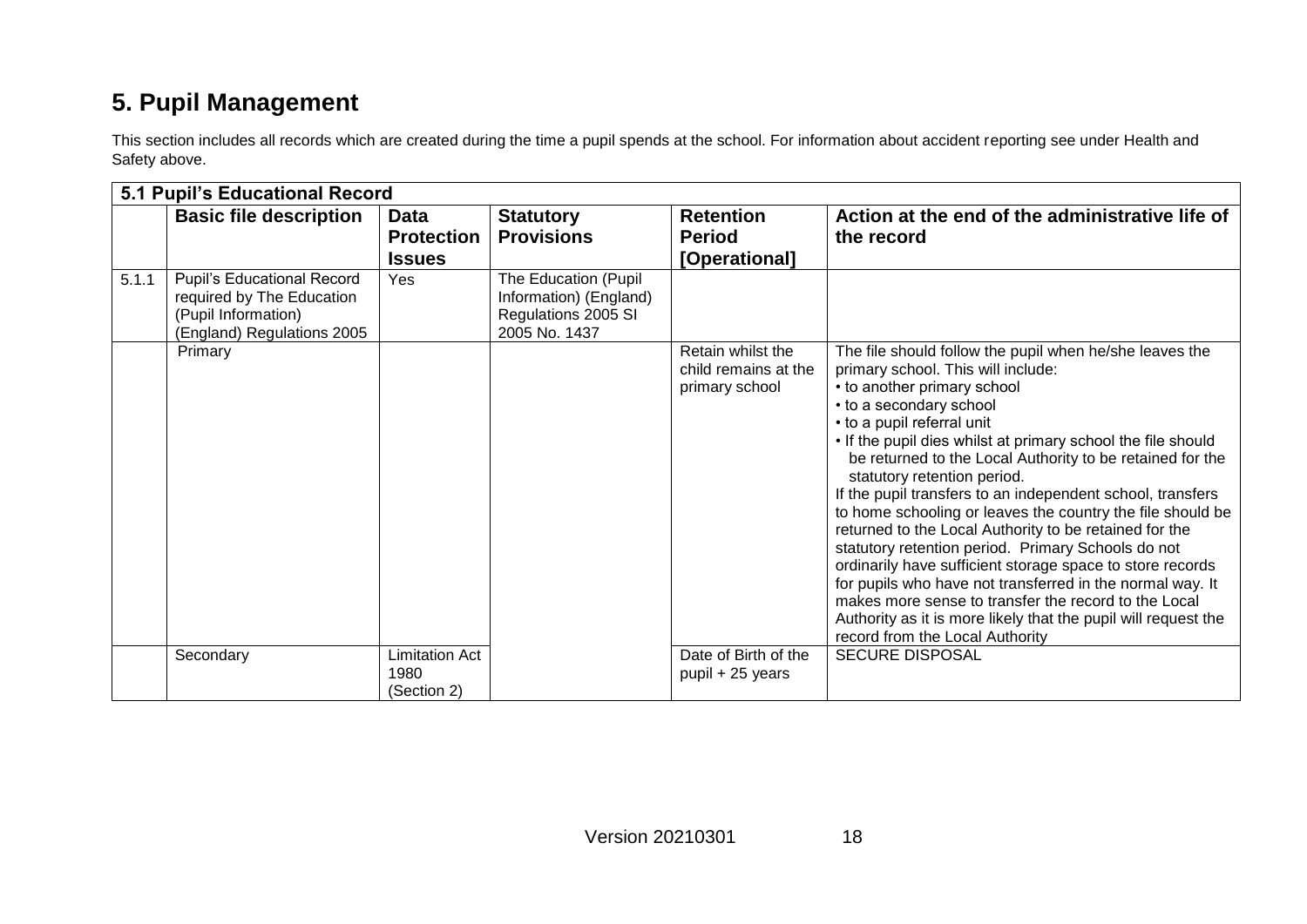|       | 5.1 Pupil's Educational Record                            |                                                   |                                                                                                                                                                                                                                      |                                                                                                                                                                                                                                                                                                              |                                                                              |  |  |  |  |
|-------|-----------------------------------------------------------|---------------------------------------------------|--------------------------------------------------------------------------------------------------------------------------------------------------------------------------------------------------------------------------------------|--------------------------------------------------------------------------------------------------------------------------------------------------------------------------------------------------------------------------------------------------------------------------------------------------------------|------------------------------------------------------------------------------|--|--|--|--|
|       | <b>Basic file description</b>                             | <b>Data</b><br><b>Protection</b><br><b>Issues</b> | <b>Statutory</b><br><b>Provisions</b>                                                                                                                                                                                                | <b>Retention</b><br><b>Period</b><br>[Operational]                                                                                                                                                                                                                                                           | Action at the end of the administrative life of<br>the record                |  |  |  |  |
| 5.1.2 | <b>Examination Results - Pupil</b><br>Copies              |                                                   |                                                                                                                                                                                                                                      |                                                                                                                                                                                                                                                                                                              |                                                                              |  |  |  |  |
|       | Public                                                    | Yes                                               |                                                                                                                                                                                                                                      | This information<br>should be added to<br>the pupil file                                                                                                                                                                                                                                                     | All uncollected certificates should be returned to the<br>examination board. |  |  |  |  |
|       | Internal                                                  |                                                   |                                                                                                                                                                                                                                      | This information<br>should be added to<br>the pupil file                                                                                                                                                                                                                                                     |                                                                              |  |  |  |  |
| 5.1.3 | <b>Child Protection information</b><br>held on pupil file | Yes                                               | "Keeping children safe<br>in education Statutory<br>guidance for schools<br>and colleges"; "Working<br>together to safeguard<br>children. A guide to<br>inter-agency working to<br>safeguard and promote<br>the welfare of children" | If any records<br>relating to child<br>protection issues<br>are placed on the<br>pupil file, it should<br>be in a sealed<br>envelope and then<br>retained for the<br>same period of time<br>as the pupil file                                                                                                | SECURE DISPOSAL - these records MUST be<br>shredded                          |  |  |  |  |
| 5.1.4 | Child protection information<br>held in separate files    | Yes                                               | "Keeping children safe<br>in education Statutory<br>guidance for schools<br>and colleges"; "Working<br>together to safeguard<br>children. A guide to<br>inter-agency working to<br>safeguard and promote<br>the welfare of children" | DOB of the child +<br>25 years then<br>review. This<br>retention period<br>was agreed in<br>consultation with<br>the Safeguarding<br>Children Group on<br>the understanding<br>that the principal<br>copy of this<br>information will be<br>found on the Local<br><b>Authority Social</b><br>Services record | SECURE DISPOSAL - these records MUST be<br>shredded                          |  |  |  |  |

Retention periods relating to allegations made against adults can be found in the Human Resources section of this retention schedule

Version 20210301 19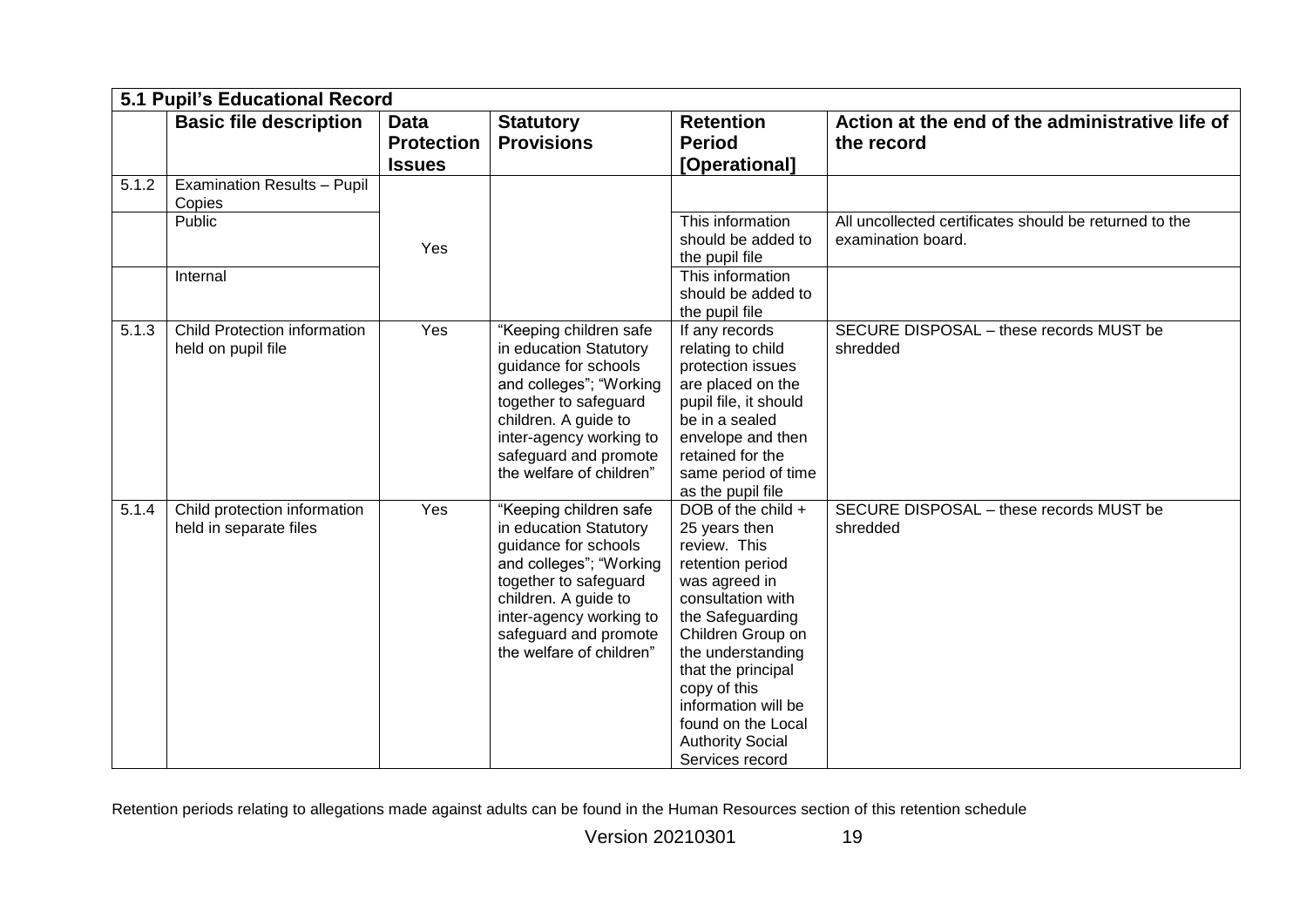|       | 5.2 Attendance                                   |                                                   |                                                                                                                                    |                                                                                                                                          |                                                                  |  |  |
|-------|--------------------------------------------------|---------------------------------------------------|------------------------------------------------------------------------------------------------------------------------------------|------------------------------------------------------------------------------------------------------------------------------------------|------------------------------------------------------------------|--|--|
|       | <b>Basic file description</b>                    | <b>Data</b><br><b>Protection</b><br><b>Issues</b> | <b>Statutory</b><br><b>Provisions</b>                                                                                              | <b>Retention Period</b><br>[Operational]                                                                                                 | Action at the end of<br>the administrative<br>life of the record |  |  |
| 5.2.1 | <b>Attendance Registers</b>                      | Yes                                               | School attendance:<br>Departmental advice for<br>maintained schools,<br>academies, independent<br>schools and local<br>authorities | Every entry in the attendance register<br>must be preserved for a period of<br>three years after the date on which<br>the entry was made | <b>SECURE DISPOSAL</b>                                           |  |  |
| 5.2.2 | Correspondence relating to<br>authorised absence |                                                   | Education Act 1996<br>Section 7                                                                                                    | Current academic year + 2 years                                                                                                          | <b>SECURE DISPOSAL</b>                                           |  |  |

|       | 5.3 Special Educational Needs                                                                                         |                                            |                                                                                                |                                                                                                    |                                                                                                                                                                                                                                                                                                                                                                                                                                                                    |  |  |
|-------|-----------------------------------------------------------------------------------------------------------------------|--------------------------------------------|------------------------------------------------------------------------------------------------|----------------------------------------------------------------------------------------------------|--------------------------------------------------------------------------------------------------------------------------------------------------------------------------------------------------------------------------------------------------------------------------------------------------------------------------------------------------------------------------------------------------------------------------------------------------------------------|--|--|
|       | <b>Basic file description</b>                                                                                         | Data<br><b>Protection</b><br><b>Issues</b> | <b>Statutory</b><br><b>Provisions</b>                                                          | <b>Retention Period</b><br>[Operational]                                                           | Action at the end of the<br>administrative life of the record                                                                                                                                                                                                                                                                                                                                                                                                      |  |  |
| 5.3.1 | <b>Special Educational Needs</b><br>files, reviews and Individual<br><b>Education Plans</b>                           | <b>Yes</b>                                 | Limitation Act 1980<br>(Section 2)                                                             | Date of Birth of the pupil<br>$+25$ years                                                          | <b>REVIEW</b><br>NOTE: This retention period is the<br>minimum retention period that any pupil<br>file should be kept. Some authorities<br>choose to keep SEN files for a longer<br>period of time to defend themselves in a<br>"failure to provide a sufficient education"<br>case. There is an element of business risk<br>analysis involved in any decision to keep<br>the records longer than the minimum<br>retention period and this should be<br>documented |  |  |
| 5.3.2 | Statement maintained under<br>section 234 of the Education<br>Act 1990 and any<br>amendments made to the<br>statement | Yes                                        | Education Act 1996<br><b>Special Educational</b><br>Needs and Disability Act<br>2001 Section 1 | Date of birth of the pupil<br>+ 25 years [This would<br>normally be retained on<br>the pupil file] | SECURE DISPOSAL unless the<br>document is subject to a legal hold                                                                                                                                                                                                                                                                                                                                                                                                  |  |  |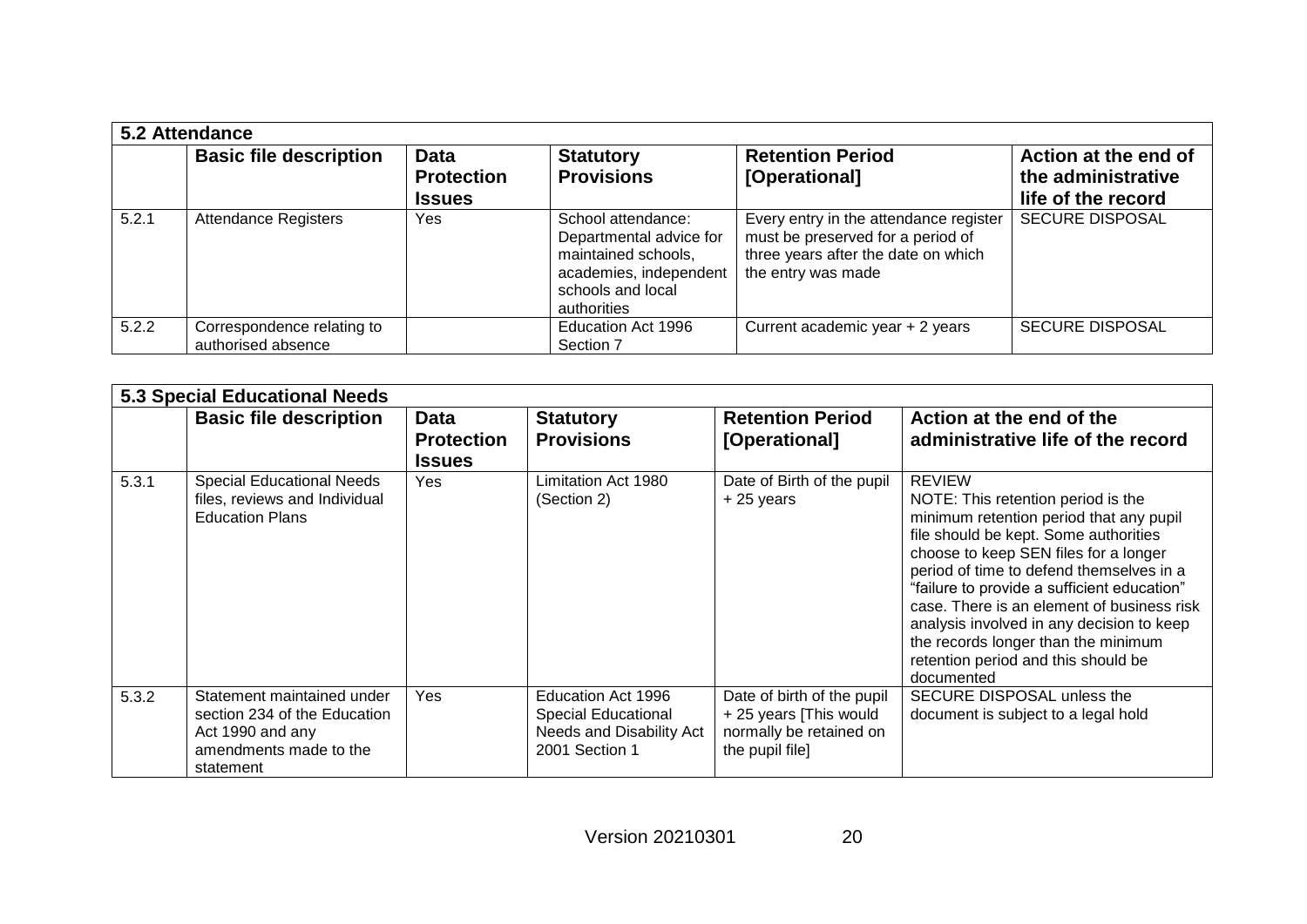|       | <b>Basic file description</b>                                                | <b>Data</b><br><b>Protection</b><br><b>Issues</b> | <b>Statutory</b><br><b>Provisions</b>                                     | <b>Retention Period</b><br>[Operational]                                                          | Action at the end of the<br>administrative life of the record     |
|-------|------------------------------------------------------------------------------|---------------------------------------------------|---------------------------------------------------------------------------|---------------------------------------------------------------------------------------------------|-------------------------------------------------------------------|
| 5.3.3 | Advice and information<br>provided to parents regarding<br>educational needs | <b>Yes</b>                                        | <b>Special Educational</b><br>Needs and Disability Act<br>2001 Section 2  | Date of birth of the pupil<br>+25 years [This would<br>normally be retained on<br>the pupil file] | SECURE DISPOSAL unless the<br>document is subject to a legal hold |
| 5.3.4 | <b>Accessibility Strategy</b>                                                | Yes                                               | <b>Special Educational</b><br>Needs and Disability Act<br>2001 Section 14 | Date of birth of the pupil<br>+25 years [This would<br>normally be retained on<br>the pupil file] | SECURE DISPOSAL unless the<br>document is subject to a legal hold |

## **6. Curriculum Management**

|       | 6.1 Statistics and Management Information              |                                                   |                                       |                                                                                                                                                                                                                                                                                                                                                                                                                            |                                                                  |  |  |
|-------|--------------------------------------------------------|---------------------------------------------------|---------------------------------------|----------------------------------------------------------------------------------------------------------------------------------------------------------------------------------------------------------------------------------------------------------------------------------------------------------------------------------------------------------------------------------------------------------------------------|------------------------------------------------------------------|--|--|
|       | <b>Basic file</b><br>description                       | <b>Data</b><br><b>Protection</b><br><b>Issues</b> | <b>Statutory</b><br><b>Provisions</b> | <b>Retention Period [Operational]</b>                                                                                                                                                                                                                                                                                                                                                                                      | Action at the end of<br>the administrative<br>life of the record |  |  |
| 6.1.1 | Curriculum returns                                     | <b>No</b>                                         |                                       | Current year $+3$ years                                                                                                                                                                                                                                                                                                                                                                                                    | <b>SECURE DISPOSAL</b>                                           |  |  |
| 6.1.2 | <b>Examination Results</b><br>(Schools Copy)           | Yes                                               |                                       | Current year $+ 6$ years                                                                                                                                                                                                                                                                                                                                                                                                   | <b>SECURE DISPOSAL</b>                                           |  |  |
|       | SATS records -<br>Results<br><b>Examination Papers</b> | Yes                                               |                                       | The SATS results should be recorded on the pupil's<br>educational file and will therefore be retained until<br>the pupil reaches the age of 25 years. The school<br>may wish to keep a composite record of all the<br>whole year SATs results. These could be kept for<br>current year + 6 years to allow suitable comparison<br>The examination papers should be kept until any<br>appeals/validation process is complete | <b>SECURE DISPOSAL</b><br><b>SECURE DISPOSAL</b>                 |  |  |
| 6.1.3 | <b>Published Admission</b><br>Number (PAN) Reports     | Yes                                               |                                       | Current year $+ 6$ years                                                                                                                                                                                                                                                                                                                                                                                                   | <b>SECURE DISPOSAL</b>                                           |  |  |
| 6.1.4 | Value Added and<br><b>Contextual Data</b>              | Yes                                               |                                       | Current year $+ 6$ years                                                                                                                                                                                                                                                                                                                                                                                                   | <b>SECURE DISPOSAL</b>                                           |  |  |
| 6.1.5 | Self-Evaluation Forms                                  | Yes                                               |                                       | Current year + 6 years                                                                                                                                                                                                                                                                                                                                                                                                     | <b>SECURE DISPOSAL</b>                                           |  |  |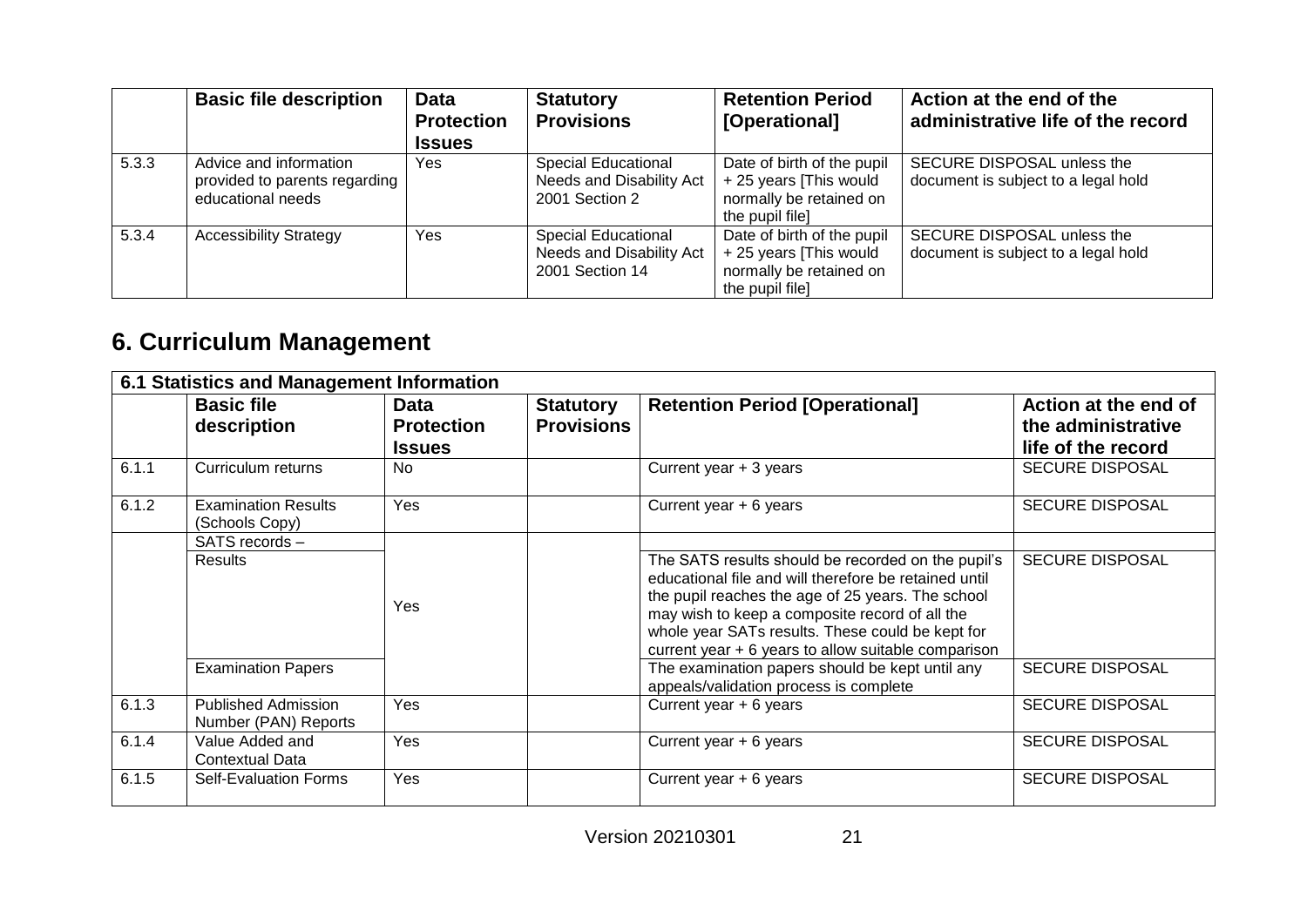| 6.2 Implementation of Curriculum |                                  |                                                   |                                       |                                                                                                                                                                  |                                                                  |  |
|----------------------------------|----------------------------------|---------------------------------------------------|---------------------------------------|------------------------------------------------------------------------------------------------------------------------------------------------------------------|------------------------------------------------------------------|--|
|                                  | <b>Basic file</b><br>description | <b>Data</b><br><b>Protection</b><br><b>Issues</b> | <b>Statutory</b><br><b>Provisions</b> | <b>Retention Period [Operational]</b>                                                                                                                            | Action at the end of<br>the administrative<br>life of the record |  |
| 6.2.1                            | <b>Schemes of Work</b>           | No.                                               |                                       | Current year + 1 year                                                                                                                                            |                                                                  |  |
| 6.2.2                            | Timetable                        | <b>No</b>                                         |                                       | Current year + 1 year                                                                                                                                            | It may be appropriate to<br>review these records at              |  |
| 6.2.3                            | <b>Class Record Books</b>        | <b>No</b>                                         |                                       | Current year + 1 year                                                                                                                                            | the end of each year and<br>allocate a further retention         |  |
| 6.2.4                            | Mark Books                       | <b>No</b>                                         |                                       | Current year + 1 year                                                                                                                                            | period or<br><b>SECURE DISPOSAL</b>                              |  |
| 6.2.5                            | Record of homework set           | <b>No</b>                                         |                                       | Current year + 1 year                                                                                                                                            |                                                                  |  |
| 6.2.6                            | Pupils' Work                     | <b>No</b>                                         |                                       | Where possible pupils' work should be returned to<br>the pupil at the end of the academic year if this is<br>not the school's policy then current year $+1$ year | <b>SECURE DISPOSAL</b>                                           |  |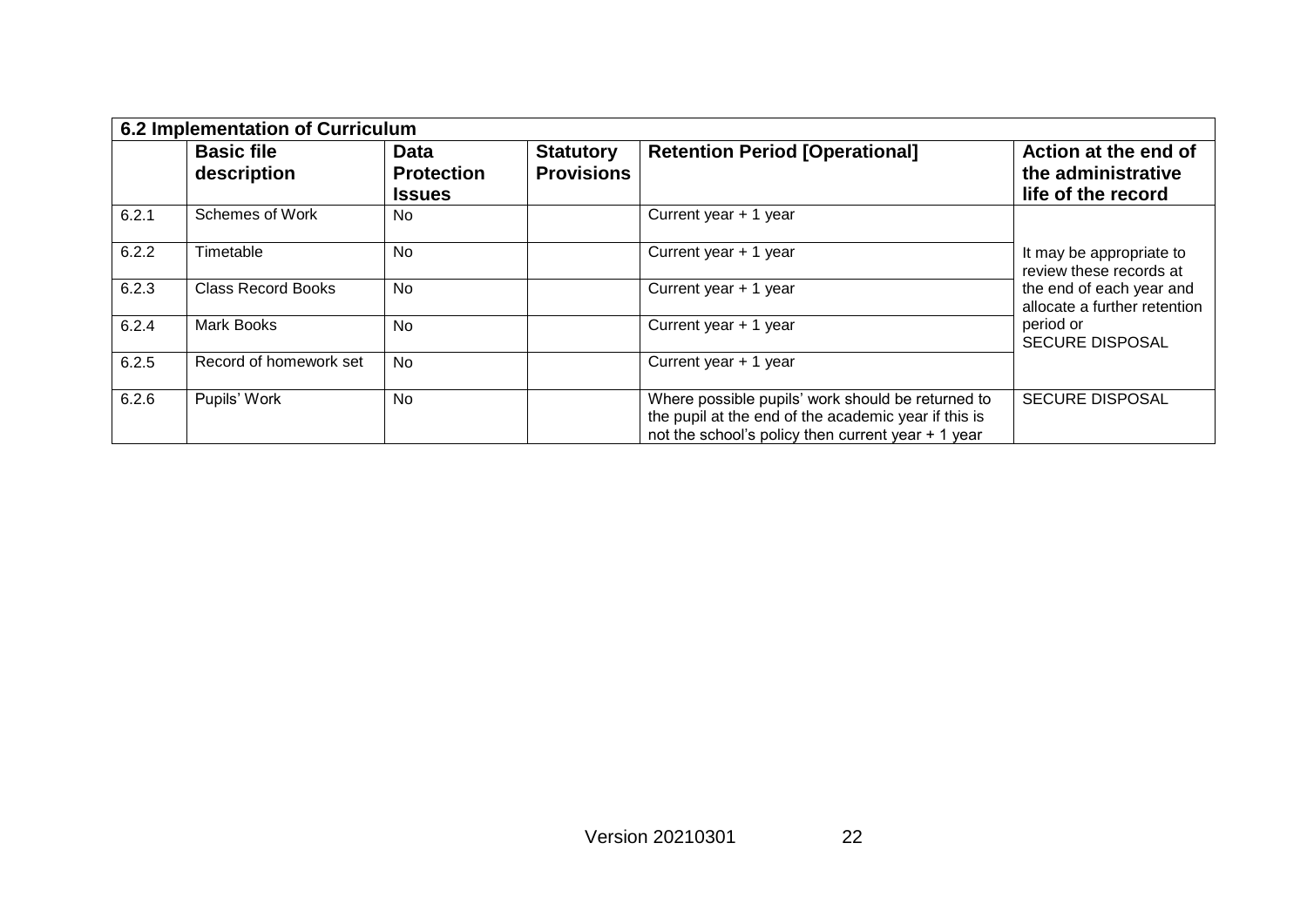#### **7. Extra-Curricular Activities**

|       | 7.1 Educational Visits outside the Classroom                                                                                    |                                                   |                                                                                                                                                                                                   |                                                                                                                                                                                                                     |                                                                                                                                                                                                                                                                                  |
|-------|---------------------------------------------------------------------------------------------------------------------------------|---------------------------------------------------|---------------------------------------------------------------------------------------------------------------------------------------------------------------------------------------------------|---------------------------------------------------------------------------------------------------------------------------------------------------------------------------------------------------------------------|----------------------------------------------------------------------------------------------------------------------------------------------------------------------------------------------------------------------------------------------------------------------------------|
|       | <b>Basic file description</b>                                                                                                   | <b>Data</b><br><b>Protection</b><br><b>Issues</b> | <b>Statutory Provisions</b>                                                                                                                                                                       | <b>Retention</b><br><b>Period</b><br>[Operational]                                                                                                                                                                  | Action at the end of<br>the administrative<br>life of the record                                                                                                                                                                                                                 |
| 7.1.1 | Records created by schools<br>to obtain approval to run an<br>Educational Visit outside the<br>Classroom - Primary<br>Schools   | <b>No</b>                                         | <b>Outdoor Education Advisers' Panel</b><br>National Guidance website<br>http://oeapng.info specifically Section 3 -<br>"Legal Framework and Employer<br>Systems" and Section 4 - "Good Practice" | Date of visit + 14<br>years                                                                                                                                                                                         | <b>SECURE DISPOSAL</b>                                                                                                                                                                                                                                                           |
| 7.1.2 | Records created by schools<br>to obtain approval to run an<br>Educational Visit outside the<br>Classroom - Secondary<br>Schools | <b>No</b>                                         | <b>Outdoor Education Advisers' Panel</b><br>National Guidance website<br>http://oeapng.info specifically Section 3 -<br>"Legal Framework and Employer<br>Systems" and Section 4 - "Good Practice" | Date of visit $+10$<br>years                                                                                                                                                                                        | <b>SECURE DISPOSAL</b>                                                                                                                                                                                                                                                           |
| 7.1.3 | Parental consent forms for<br>school trips where there has<br>been no major incident                                            | Yes                                               |                                                                                                                                                                                                   | Conclusion of the<br>trip                                                                                                                                                                                           | Although the consent<br>forms could be retained<br>for $DOB + 22$ years, the<br>requirement for them<br>being needed is low and<br>most schools do not have<br>the storage capacity to<br>retain every single<br>consent form issued by<br>the school for this period<br>of time |
| 7.1.4 | Parental permission slips for<br>school trips - where there<br>has been a major incident                                        | Yes                                               | Limitation Act 1980 (Section 2)                                                                                                                                                                   | DOB of the pupil<br>involved in the<br>incident $+25$ years<br>The permission<br>slips for all the<br>pupils on the trip<br>need to be retained<br>to show that the<br>rules had been<br>followed for all<br>pupils |                                                                                                                                                                                                                                                                                  |

Version 20210301 23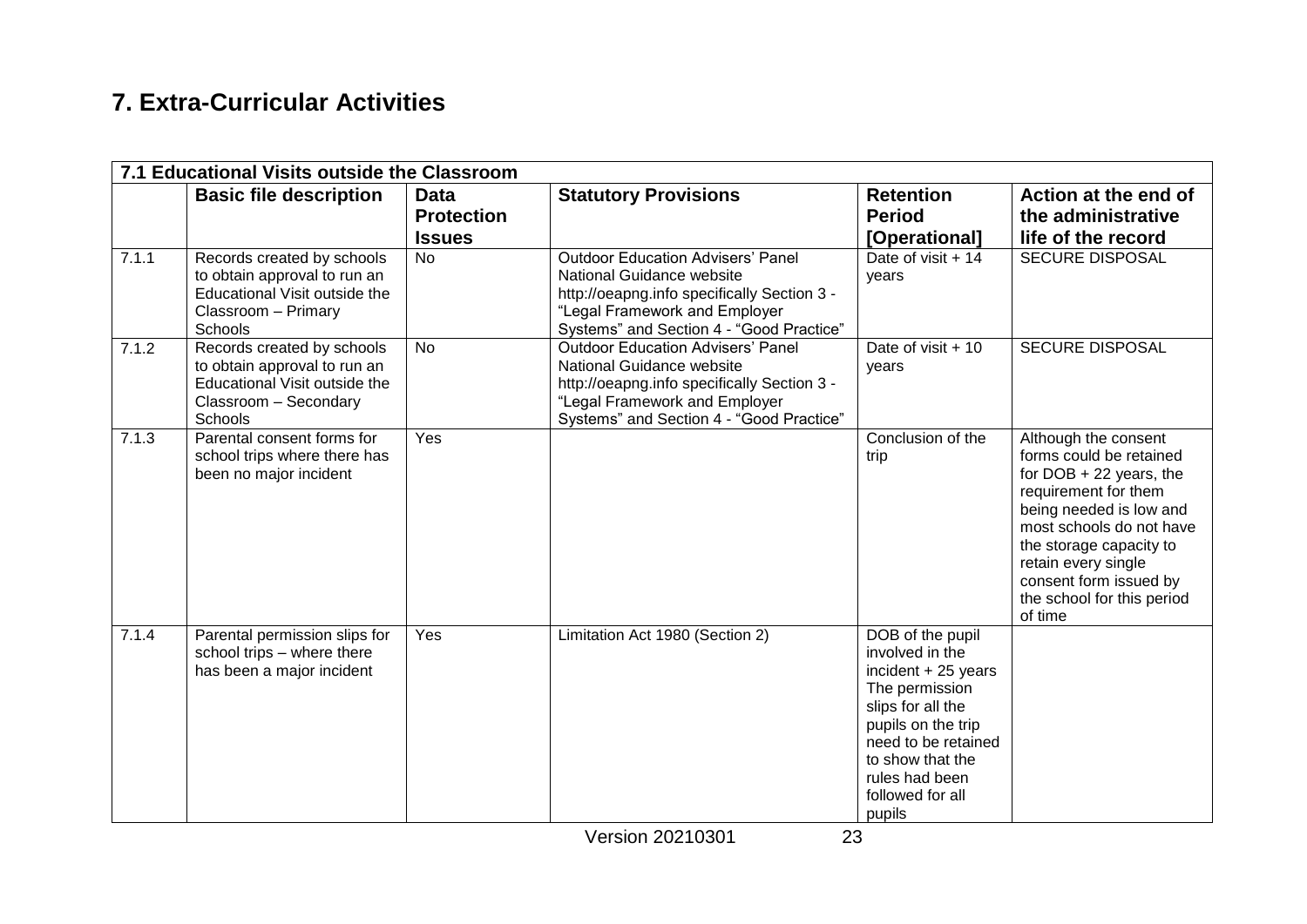|       | 7.2 Walking Bus                  |                                                   |                                       |                                                                                                                                                                                                                                                            |                                                                                                                                              |  |  |
|-------|----------------------------------|---------------------------------------------------|---------------------------------------|------------------------------------------------------------------------------------------------------------------------------------------------------------------------------------------------------------------------------------------------------------|----------------------------------------------------------------------------------------------------------------------------------------------|--|--|
|       | <b>Basic file</b><br>description | <b>Data</b><br><b>Protection</b><br><b>Issues</b> | <b>Statutory</b><br><b>Provisions</b> | <b>Retention Period [Operational]</b>                                                                                                                                                                                                                      | Action at the end of<br>the administrative<br>life of the record                                                                             |  |  |
| 7.2.1 | <b>Walking Bus</b><br>Registers  | Yes.                                              |                                       | Date of register $+3$ years<br>This takes into account the fact that if there is an incident<br>requiring an accident report the register will be submitted<br>with the accident report and kept for the period of time<br>required for accident reporting | <b>SECURE DISPOSAL</b><br>[If these records are<br>retained electronically any<br>back-up copies should be<br>destroyed at the same<br>timel |  |  |

| 7.3 Family Liaison Officers and Home School Liaison Assistants |                                                                                                                              |                                                   |                             |                                                                                |                                                                  |  |
|----------------------------------------------------------------|------------------------------------------------------------------------------------------------------------------------------|---------------------------------------------------|-----------------------------|--------------------------------------------------------------------------------|------------------------------------------------------------------|--|
|                                                                | <b>Basic file description</b>                                                                                                | <b>Data</b><br><b>Protection</b><br><b>Issues</b> | <b>Statutory Provisions</b> | <b>Retention</b><br><b>Period</b><br>[Operational]                             | Action at the end of<br>the administrative<br>life of the record |  |
| 7.3.1                                                          | Day Books                                                                                                                    | Yes                                               |                             | Current year $+2$<br>years then review                                         |                                                                  |  |
| 7.3.2                                                          | Reports for outside agencies<br>- where the report has been<br>included on the case file<br>created by the outside<br>agency | Yes                                               |                             | Whilst child is<br>attending school<br>and then destroy                        |                                                                  |  |
| 7.3.3                                                          | Referral forms                                                                                                               | Yes                                               |                             | While the referral is<br>current                                               |                                                                  |  |
| 7.3.4                                                          | Contact data sheets                                                                                                          | Yes                                               |                             | Current year then<br>review, if contact is<br>no longer active<br>then destroy |                                                                  |  |
| 7.3.5                                                          | Contact database entries                                                                                                     | Yes                                               |                             | Current year then<br>review, if contact is<br>no longer active<br>then destroy |                                                                  |  |
| 7.3.6                                                          | <b>Group Registers</b>                                                                                                       | Yes                                               |                             | Current year $+2$<br>years                                                     |                                                                  |  |